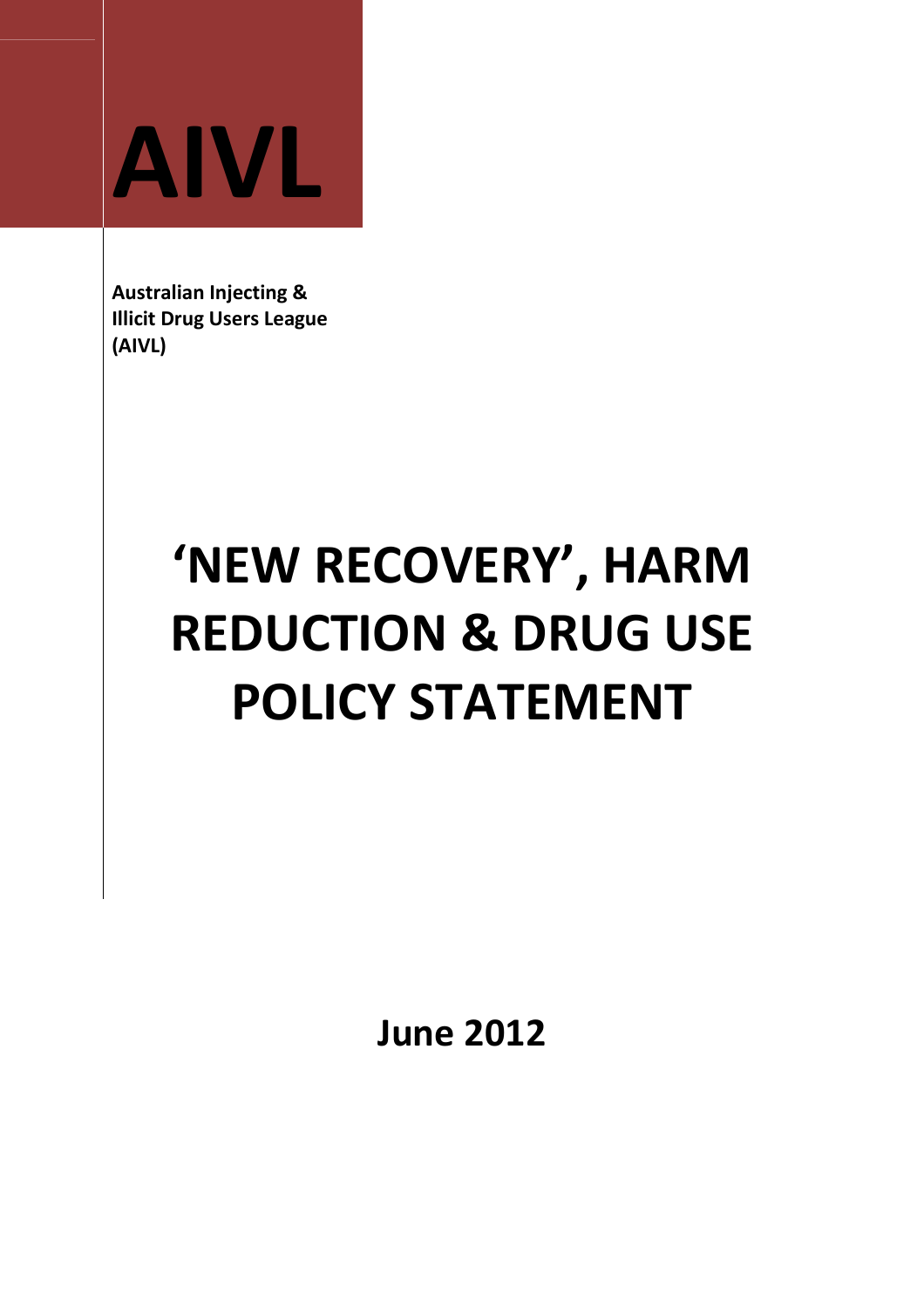#### **Introduction:**

This paper has been developed by the Australian Injecting & Illicit Drug Users League (AIVL) which is the peak national organisation for the state and territory peer-based drug user organisations and represents issues of national importance for people who use or have used illicit drugs. It aims to outline AIVL's key policy stance on the major issues relating to recent and ongoing discussions on "recovery" and "new recovery". It has been developed in consultation with AIVL's member organisations and some individuals who use or have used illicit drugs and represents an emerging policy position on a rapidly evolving issue within the Australian AOD, harm reduction and BBV sectors.

In reaching the positions articulated in this paper, AIVL was seeking to clearly express our support for a range of generic principles that are being claimed by some as being exclusive to a 'recoverybased approach'. These principles include that AIVL supports all people having access to the types of services, programs, supports and systems they need to ensure overall health and wellness, to live fulfilling and self-directed lives, to achieve their full potential and to be valued members of their communities. While we fully support calls to improve upon and expand access to our current AOD treatment system in Australia, we do not support attempts to convince the general community, politicians, families and drug users themselves that a shift to a 'full recovery approach' is the only way to provide people with health, wellness and personal fulfilment. For those who genuinely choose it, a recovery-based approach can be one way for people to achieve their treatment and personal goals, but it is not the only way for an individual to reach their aspirations.

It is not difficult to see why people (particularly many highly marginalised drug users and their families) might respond very positively to promises of self-empowerment, freedom from pharmacological dependence, social inclusion, fulfilment and happiness – such principles are easy to support. But we must also ask how such promises will be delivered in real, practical terms, and at what price? We should also consider whether it is really fair to ask people who have been forced to accept a largely inflexible, restrictive and at times, even punitive treatment program whether they would like a life free from such restriction. If people answer "yes" to such a question does it mean that long-term opioid pharmacotherapy consumers are really ready to come off their treatment and become 'drug-free' or is it just that they want and need a far more flexible, responsive and humane pharmacotherapy program? If these same people were to have a far more positive experience while on pharmacotherapy maintenance, it is quite likely that remaining on the program would not be considered so personally and professionally limiting – so morally questionable.

Even if people genuinely decide they would like to come off their pharmacotherapy treatment, AIVL believes we need to be absolutely sure that a system based on the principles of 'new recovery'- can deliver the promises of stable housing, meaningful and long-term employment, inclusion and being welcomed back into general society. In particular, we are concerned about people finding themselves morally pressured or even personally driven to come off pharmacotherapy treatment (and if experience in the UK is anything to go by, potentially their mental health medications as well) because of a belief that 'freedom from pharmacological dependency' alone will transform their lives. Further, we are also concerned about what happens if the system is unable to deliver on such promises and people are left alone to confront the fact that being 'drug free' has not 'fixed' a lifetime of disadvantage and exclusion. There are many people who have tried a range of treatment approaches including abstinence based treatment, but have found it is pharmacotherapy that has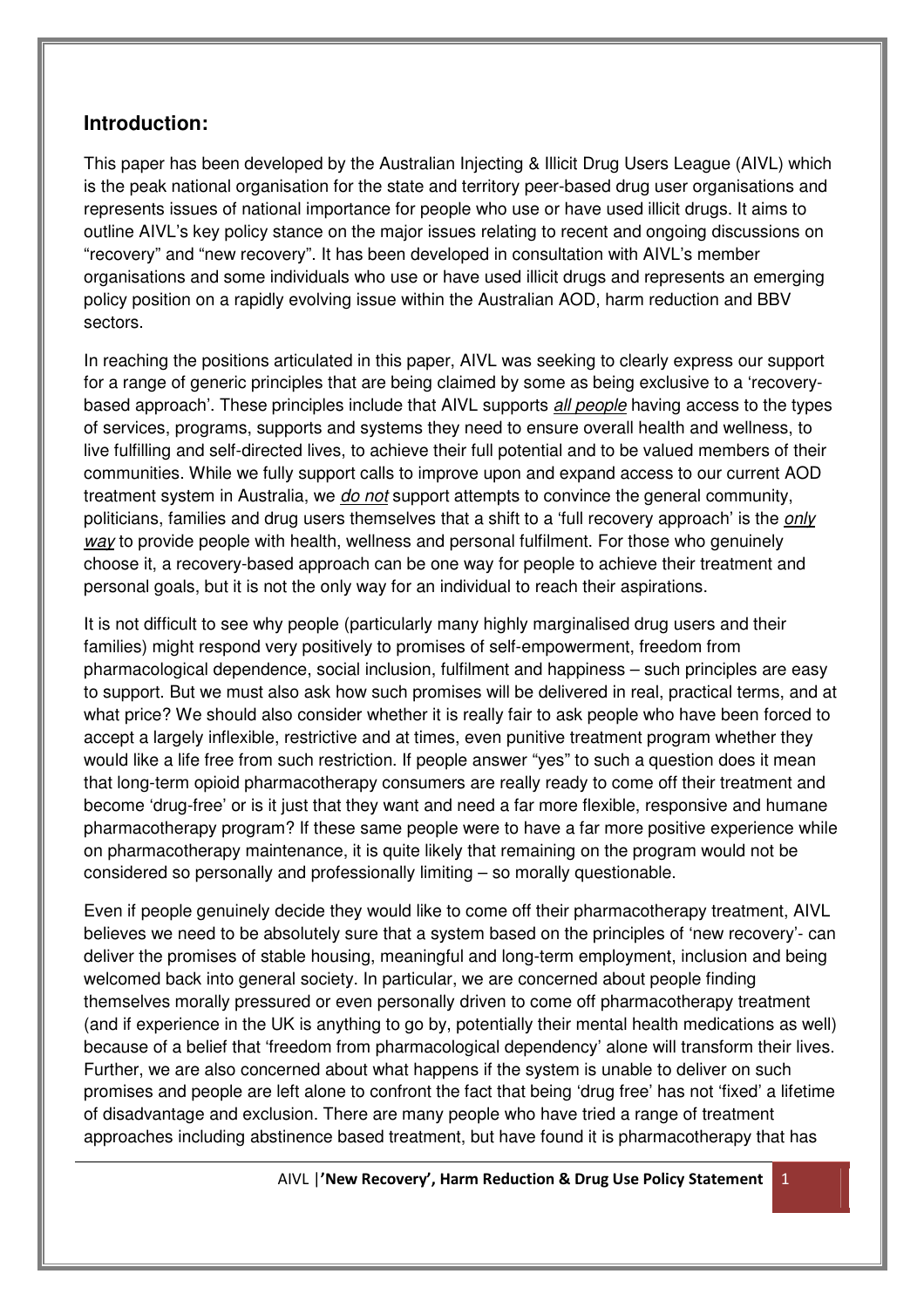kept them alive, supported them to stabilise their drug use and eventually achieve their treatment goals. Under such circumstances, we do not believe it is appropriate for the choice to remain on pharmacotherapy treatment to be characterised as a morally inferior one if it is the right choice for the individual concerned.

AIVL believes people should be supported to make the treatment choice that is right for them. This includes being continually supported to make changes to their treatment choice, to maintain their treatment choice (for the remainder of their life if they so choose) or to leave treatment or choose no treatment in response to their individual needs and circumstances. Genuine choice involves full and informed consent. On this basis, we reject any approach to AOD treatment that seeks to impose a 'one-size' fits all regime. We also do not support a treatment system that requires a predetermined outcome of total abstinence and a 'drug-free lifestyle' without the full and informed consent of the individuals concerned and without the provision of genuine treatment choice. We are not 'antiabstinence' and refuse to be characterised as not wanting people to achieve fulfilling lives simply because we believe the option of long-term pharmacotherapy treatment should be available to those who wish to access it.

In this context, AIVL has developed the following policy discussion points to encourage discussion and debate on the proposed 'new recovery' agenda. This paper does not claim to represent the individual views of every person who uses or has used illicit drugs in Australia. It is a statement of position from AIVL on some of the key issues that we believe need further discussion and consideration. In this regard it is not written in an academic style, nor is it intended as an evidencebased or 'objective' exploration of the pros and cons of a 'recovery approach'. It is important to note that AIVL occupies a unique position in the 'new recovery' debate. The main reason is because we represent one of the groups that stand to be most affected by any major changes to current drug policy and treatment services. And, it is for this reason we believe our paper makes an important additional contribution to the national discussion on this issue. As the current debate on the 'new recovery' approach is a dynamic process, this paper will remain a 'living document' to allow us to respond and even amend our position as required on key issues as the national dialogue develops.

Finally, we believe it is important to acknowledge that this paper has a major focus on the potential implications of Australia moving to a 'new recovery' approach for those currently on long term opioid pharmacotherapy maintenance programs. This has been a conscious choice and does not mean that we have not focused on the issues and needs of those who use other illicit drugs and/or access other treatment modalities as appropriate throughout the paper. It does mean however that we wish to highlight the fact that it is those currently on opioid pharmacotherapy maintenance programs who we believe stand to potentially lose and suffer the most from a shift to a 'new recovery' approach as it is currently being promoted. It also needs to be said, that people who genuinely choose recovery are well catered for and represented within the 'new recovery' approach. In this regard, they do not need AIVL's limited advocacy resources as their needs are already taken into account. Those on opioid pharmacotherapy maintenance however, have no-one other than AIVL to protect their needs and rights, specifically from a consumer perspective, in a national debate on 'new recovery'. In short, there are a significant number of highly marginalised people with little or no power or voice in this process who need continued access to opioid pharmacotherapy maintenance and who are absolutely relying on AIVL to ensure their needs and rights are protected. This paper attempts to honour that obligation.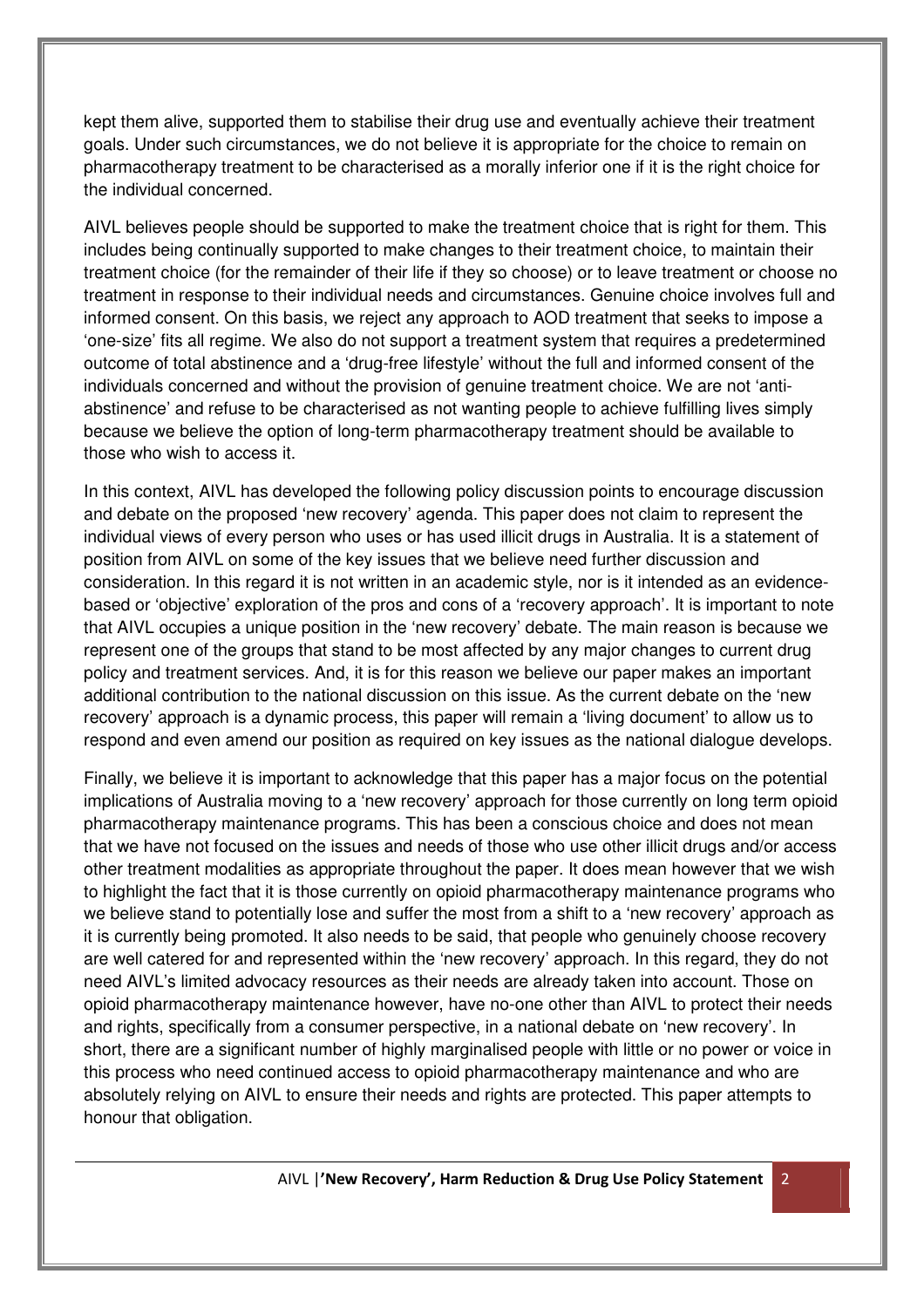# **The Disease Model & Genetic Theories of Drug Use**:

AIVL does not support taking a 'disease-based' approach to understanding drug use (licit or illicit), nor to the people who use or have used drugs. We do not support the notion that drug dependency is a 'chronic relapsing brain disease expressed in the form of compulsive behaviours'. Rather, AIVL views drug use (whether it involves dependency or not) as a social phenomenon that is characterised by a high level of diversity, not 'sameness'. We view drug use as something where the extent of difference, in terms of people's individual experiences, 'journeys' and outcomes, in themselves contradict theories of genetic predisposition and/or disease-based models. Such theories and approaches simply do not explain why people can experience drug use (and drug dependency) so differently depending on a vast array of social, economic, legal, political and cultural factors. Many human beings engage in behaviours repeatedly, despite the apparent risks, because it gives them pleasure/they enjoy it and myriad other reasons – some high risk sports are good examples of this. We do not rush however to characterise such 'compulsive behaviour' as a disease. All human activities affect and change the brain, in our view calling certain changes, and not others 'damage' is highly problematic and almost entirely subjective.

Developments in neuroscience which have allowed a greater understanding of the uptake and effect of repeated opioid use on certain neurotransmitters and receptors in the brain have also been used by some to argue that dependent opioid use is a 'disease'. The principle problem with such theories is that there is a massive, and unsubstantiated, leap from identifying the mechanisms by which opioids (or other substances) work on the human brain to then labelling the ingestion of those substances as a 'disease'. Definitions of 'addiction' as a disease are highly controversial among leading academics and even diagnostic tools such as the DSM definitions of 'addiction' are largely focused on behavioural not physiological phenomena. From this perspective, AIVL believes at best, it may be possible to characterise dependent drug use as a set of behaviours that can have physiological effects, but not as a disease, and certainly not as something that is experienced in the same way by every person or has the same origins. You could even say that some people (by no means all) may find it hard to stop using certain drugs but that hardly rates as a "chronic relapsing brain disease". As an organisation representing people who use/have used illicit drugs, AIVL values new areas of neurological research into the post-facto physiological effects of long-term and dependent drug use but this does not and cannot amount to an evidence base for theories of genetic predisposition or 'disease models of addiction'.

AIVL also believes it is contradictory to refer to people with drug dependence and 'addiction' [sic] as having a genetic disorder or a chronic disease and that recovery is a never ending and lifelong process. One of the main reasons we believe this is contradictory, is because so many people seem to overcome these 'genetics' and 'chronic disease' states to achieve long term abstinence (i.e. for many individuals 25-30 years plus). We believe, such long term periods of sustained abstinence suggest a social phenomenon, rather than the presence of a disease or some type of genetic vulnerability. People who use drugs are not passive victims simply awaiting a predetermined 'disease' that is chronic and never-ending. They are active participants in their physical and social existence who are limited (and so often harmed) not by genetic or disease-based predictors, but by the social and legal determinants of health and rights such as the conditions in which they are born and live and by a system that appears, in many cases, deliberately designed to harm and fail them at almost every turn.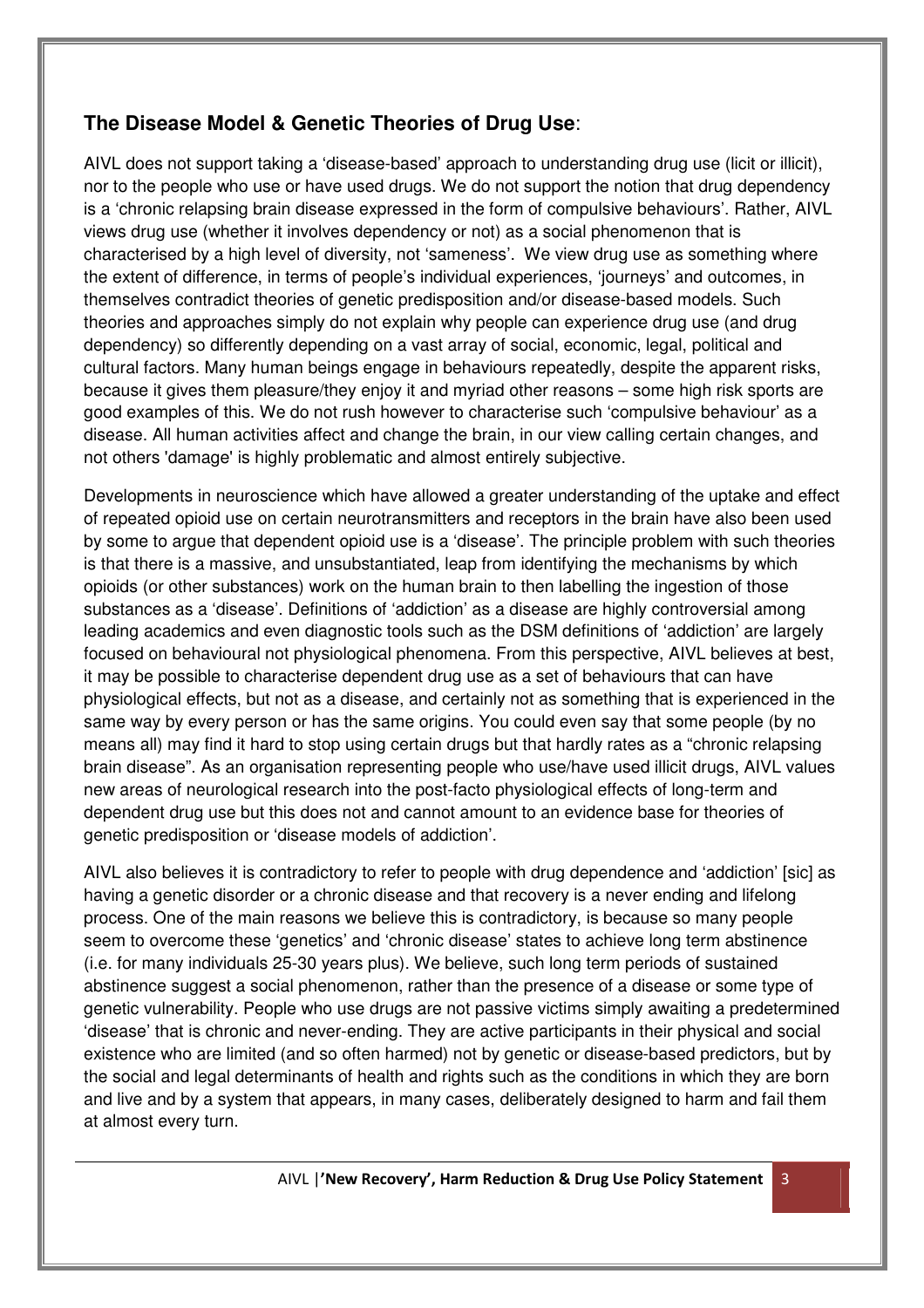As people who use or have used illicit drugs, we will continue to demand to be recognised in all our diversity and to have our health and human rights restored through a commitment to systemic social change. We reject characterisations of us as people who are fundamentally 'diseased' and simply too ill to recognise it. We are concerned that such depictions can have the effect (even if it is unintentional) of silencing and discrediting us as a group resulting in the removal of organisations of active drug users and pharmacotherapy consumers - in both a physical and intellectual sense - from the critical debate on these important issues facing the Australian AOD sector.

# **'Active Users' Vs. 'People in Recovery'**:

AIVL does not support the artificial distinction between 'active' or current drug users and 'those in recovery'. Not only are these types of false distinctions unhelpful, we believe they may promote the continued social exclusion of, and stigma and discrimination against current drug users who are too often cast as 'selfish', 'sick' people who are not 'doing enough' to 'help themselves' and to 'make' themselves into 'better people'. This is supported by AIVL's recent Anti-Discrimination Market Research Report undertaken by an independent marketing and communications agency. This research with members of both the general public and health professionals clearly identified a sense of compassion for those in drug treatment who were perceived as 'trying to make themselves into better people' and to be 'doing something to fix themselves'. Drug users who were not seen to be 'doing something to fix themselves' were considered 'fair game' for discrimination and deserving of poor treatment. Indeed, there was a feeling that discriminating against people currently using illicit drugs was a form of 'community service' that has a 'demand reduction' impact – that is, if we shame, stigmatise and harm enough, people will stop using drugs and commence the process of making themselves 'better and more productive members of society' – by becoming 'people in recovery'.

These same principles have been articulated by key members of the 'new recovery' paradigm both here in Australia and particularly in the UK where the policy transformation to a "full recovery" approach is all but complete. There is no role identified for the voice, ideas and needs of 'active' or current users in the 'new' agenda. Only those who are viewed and view themselves as part of the "full recovery community" – as "recovery champions" - are seen as having positive and constructive contributions to make. In the Australian context, the obvious question then becomes "where does that leave drug user organisations that are run by and for people who use and/or have used illicit drugs including current users and long term pharmacotherapy consumers?" In fact, many of the senior leaders within the international drug users movement and established national drug user organisations are people on opioid pharmacotherapy maintenance programs who are living the types of lives and contributing to their communities in a way that only 'full recovery' is meant to deliver. If the claims of the 'new recovery movement' are correct, how can this be the case? How is it that people who have seemingly been "left to languish or drift" on pharmacotherapy maintenance are doing so well, both personally and professionally?

And it is not just people involved in drug user organisations. There are many thousands of people on pharmacotherapy maintenance programs in Australia, the UK and across the world who are gainfully employed, good parents and active members of their families and communities. This can also be said of people who have used pharmacotherapy programs to achieve their treatment goals and are no longer in drug treatment. It is simply a natural outcome of the process that people who have achieved their treatment goals through pharmacotherapy treatment will not be visible within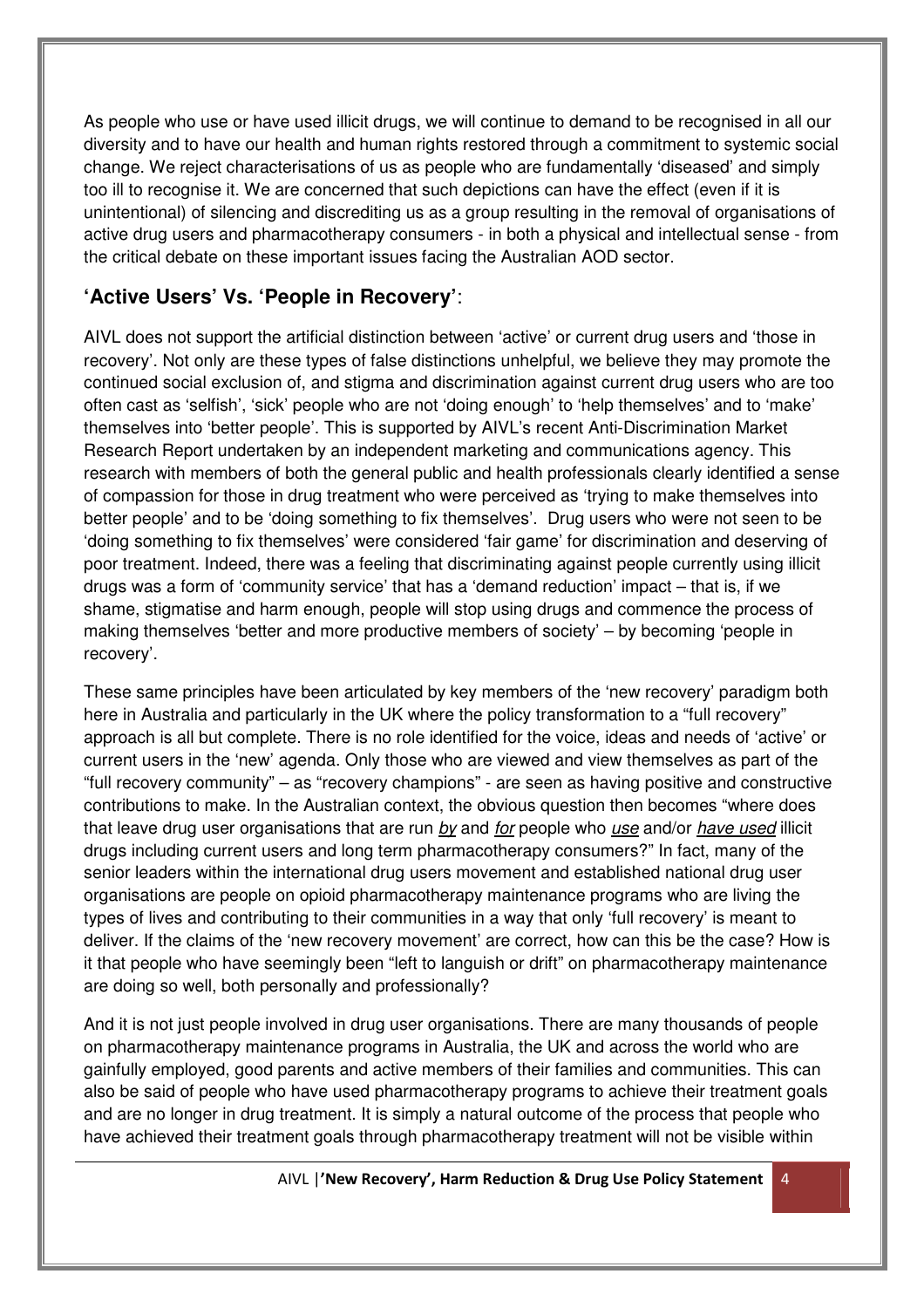the community but just ordinary people getting on with their lives. The fact that they are not immediately visible should not lead to an assumption that no-one successfully transitions off pharmacotherapies or that remaining on pharmacotherapy equals an incomplete or 'unsuccessful' outcome. At the end of the day, perhaps all we really need is a greater investment in and expansion of our current approach in order to improve access to a broader range of treatment options and to support people already in treatment to more effectively achieve the goals they have identified for themselves – regardless of their treatment choice.

AIVL does not believe it is accurate to depict the core concepts and principles being promoted in the 'new recovery agenda' as 'new'. Recovery-based services and programs have always been a major feature of the Australian drug treatment sector – a situation that continues to this day. Depending on where they live, people who wish to access recovery-based approaches can do so. Of course, as with all other forms of drug treatment, including opioid pharmacotherapy, in many parts of the country people wishing to access drug treatment experience insufficient services, long waiting lists and a lack of treatment options. Unfortunately people seeking treatment for amphetamine/ATS issues have little or no genuine treatment choice in that ATS pharmacotherapy treatment is not available in Australia and there is also insufficient access to other drug treatment services (including recovery-oriented services) specifically designed for dependent long-term ATS users.

At any rate, even if access to an individual's choice of treatment was to be equally limited across all treatment model types (i.e. recovery or abstinence, therapeutic communities, pharmacotherapy, peer support, counselling, etc.) the answer is to provide greater investment across the range of treatment modalities, not present one as more effective, more deserving of support or 'morally superior' than others. This is the situation Australia is potentially facing and a sector-wide conflict over policy and philosophical paradigms is not going to do anything to increase access or to meet the needs of people seeking treatment for drug dependency – regardless of the treatment approach they wish to access. In this regard, the only genuinely 'new' element within the 'new recovery' agenda is that key new recovery advocates are seeking to replace our current pragmatic and evidence-based philosophy and practice with a focus on a largely ideological and moralistic agenda. AIVL does not support such an agenda and believes that before any steps are taken to re-orient the Australian AOD sector towards a UK-styled "full recovery agenda" there needs to be a full and frank exploration of the core principles and potential implications of such a shift. AIVL strongly believes the full implications of the moral (rather than evidence-based) agenda at work beneath the policy framework currently being implemented in the UK and proposed by some for Australia, needs to be both acknowledged and discussed in a frank and honest manner. The blog commentary below from an individual in the UK gives voice (in a way that few have been willing to do) to some of the real concerns and fears about the possible implications of the "full recovery agenda". It is emotional in its tone. Some might claim it is an over-reaction. Despite this however, AIVL has included this statement in our paper, not to further divide an increasingly divided sector, but to highlight that there are genuine concerns about the potential for increased social exclusion and harm and a desire to have an open discussion about those concerns. The statement starts with a direct quote from the UK Government's 'roadmap' for building a new treatment system "Putting Full Recovery First" and is followed by reflections on that statement from the blog author:

"Our ultimate goal is to enable individuals to become free from their dependence, to recover fully and live meaningful lives."(quote from Lord Henley)

AIVL |'New Recovery', Harm Reduction & Drug Use Policy Statement 5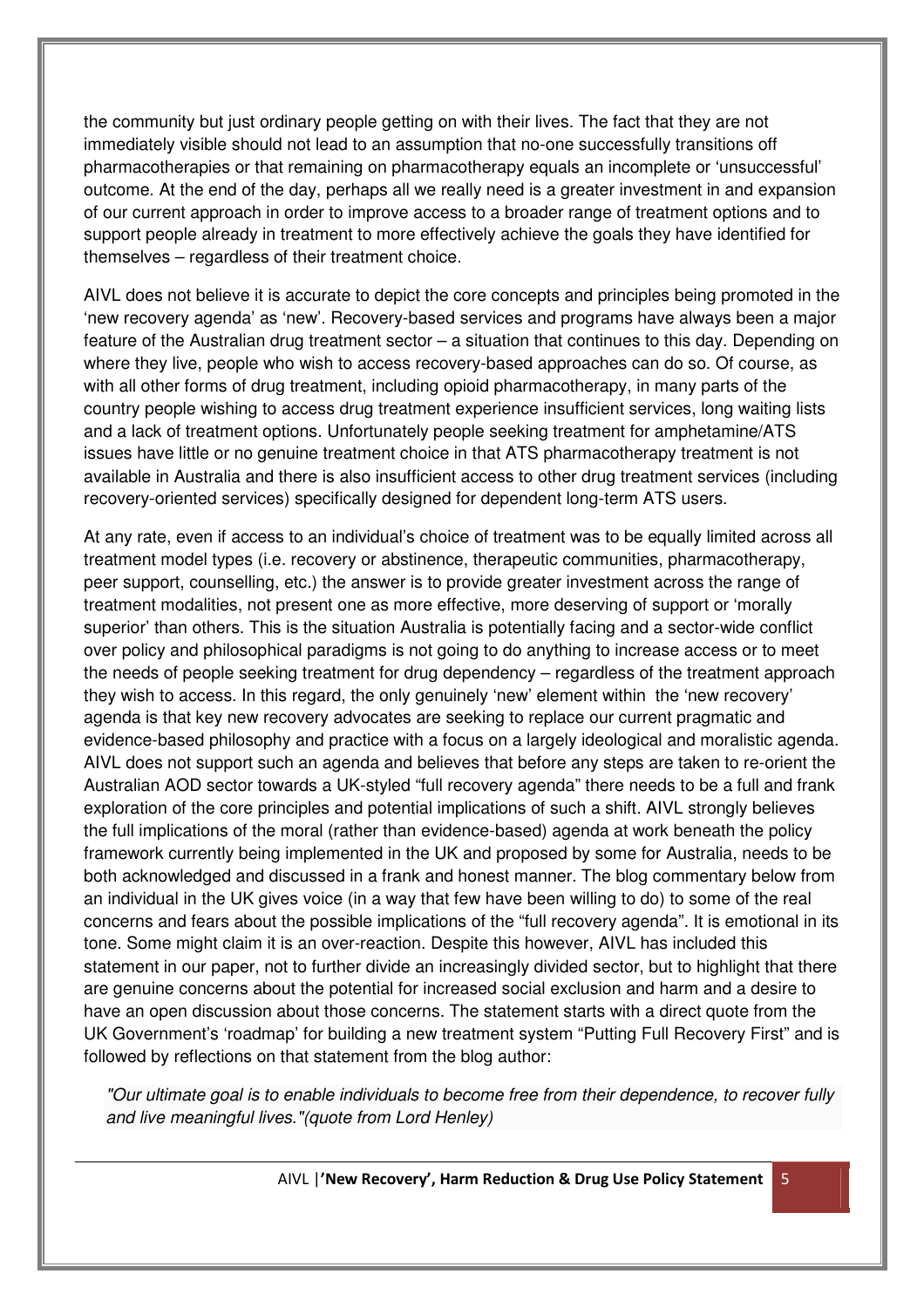"What this document - and in fact what the demarcation of medically assisted recovery and full recovery - primes us to do, is discount those unworthy of our sympathy. "They don't want 'Full Recovery'? - to hell with them then... don't say we didn't try".

And so when our drug related deaths begin to rise, when the numbers with BBVs increase, when the problems of people who have difficulties with drugs are multiplied by government policy, we really don't have to care. We will have recovery champions. We will be living in communities that actively celebrate recovery. We will all be recovery friendly. Except of course those of us who are dead. We won't be very friendly to anything at all."

http://crow7.blogspot.co.uk/2012/03/putting-full-recovery-first.html

# **Harm Reduction**:

Harm reduction is not and can never be reduced to a 'by the way', 'side thing' we do while we get on with the 'real' job of reducing the supply of, and demand for illicit drugs and getting people on the 'road to recovery'. Harm reduction is about *active drug use*. Harm Reduction is the goal – not a step along the 'road to recovery' or the path to 'freedom from dependence'. It is not, cannot and was never meant to be a point on a 'continuum' towards the 'real' goal of abstinence and a drug-free lifestyle. Of course, individuals who choose to work towards being abstinent may find harm reduction services or approaches helpful in reaching their goal. Indeed, there is a good deal of data reflecting the important role that harm reduction services such as NSPs and safe injecting rooms play in referring people to appropriate drug treatment programs and linking them with other health and social services.

There is also recognition, that people's engagement in drug use is often fluid and that people frequently move in and out of active drug use over long periods of time even if their ultimate goal is to quit using. It is critical during this process, that people have access to harm reduction services that they can access without fear of exposure or shame. Where they can feel safe accessing harm reduction services without potentially threatening their access to drug treatment services (including abstinence based programs such as NA or counselling) or live in fear of losing their children, their job, their housing, etc., because they are scared of the potential to be reported for or seen accessing the NSP. One of the main reasons why harm reduction services are so effective in supporting people in this way is due to the core principles that sit at the very heart of harm reduction as a concept including that:

- a. **It meets people where they are, not where we might like them to be;**
- b. **It is tailored to the needs of the individual;**
- c. **It is non-judgmental in its approach; and**
- d. **It saves lives millions of them and counting…**

Harm reduction is our primary, frontline response to reducing the *potential* harms associated with active drug use particularly injecting drug use including: BBVs, overdose, bacterial infections, etc. It is a specific public health response supported by an over-whelming international evidence-base showing extremely high levels of both effectiveness and cost-effectiveness. In over 20 years of harm reduction practice in Australia, no other health promotion activity has come even close to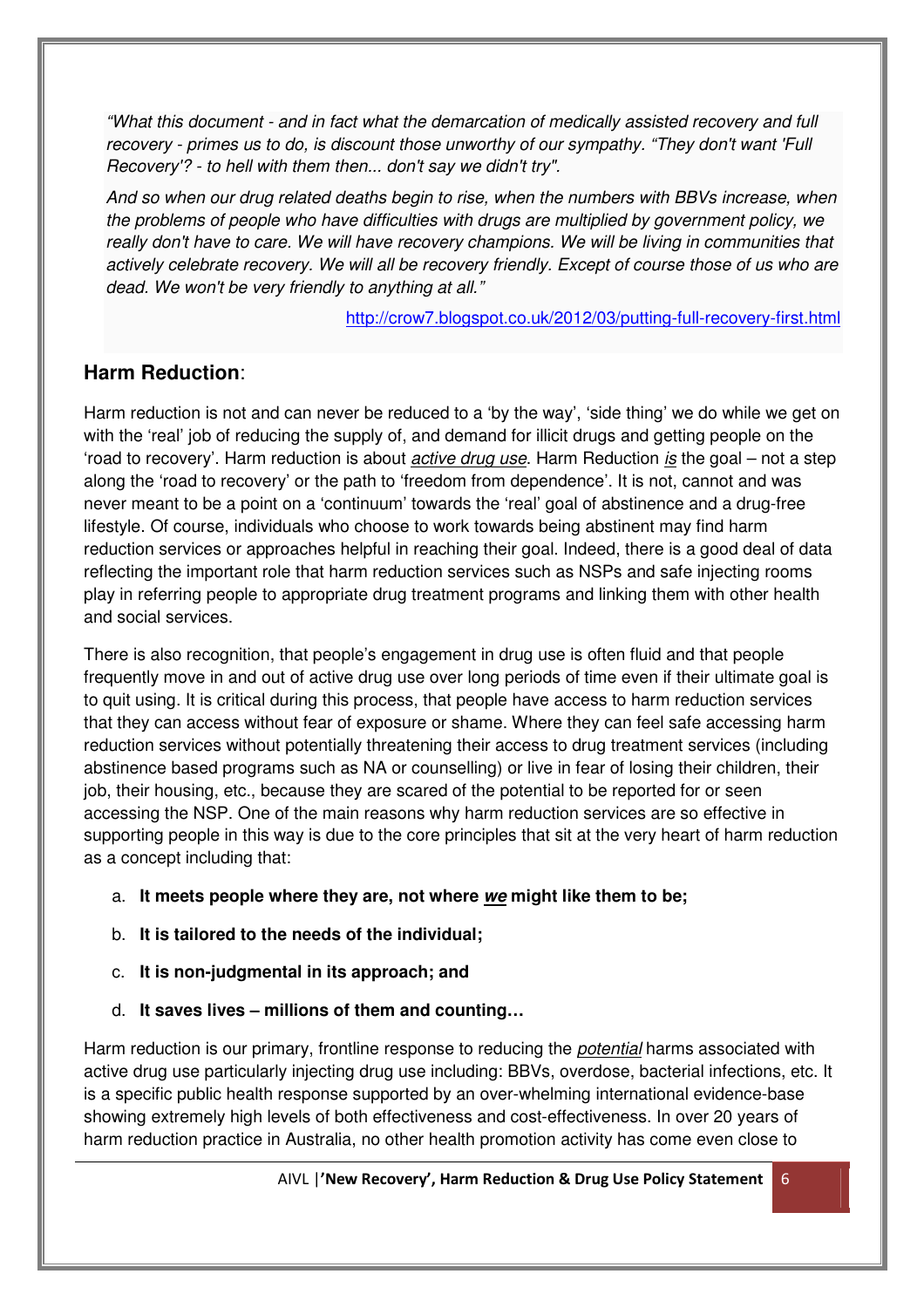demonstrating the levels of effectiveness and return on government investment achieved by harm reduction.

What is harm reduction? Harm reduction includes but is not limited to: needle and syringe programs (NSP) in the general community and prisons, peer education run by and for people who use drugs, peer distribution of all drug using equipment, opioid pharmacotherapy programs including heroin prescription & ATS substitution, overdose prevention, abscess management, vein care, user empowerment, safer injecting rooms and IDU primary health care, etc. There is a significant body of literature supporting the fact that the majority of harms and problems commonly experienced by people who use illicit drugs do not come from the substances themselves, but rather, are a result of the social and legal context in which they are used. In the face of this data, AIVL believes there is an obligation upon governments to focus on addressing the systemic factors that create drug related harm, and therefore adverse outcomes for the individual and the broader community. This involves providing a range of appropriate, non-judgmental and accessible AOD & BBV prevention services and programs across the full spectrum of service models and approaches including harm reduction.

# **"Treatment Works"**:

AIVL also believes the discussion about the 'new recovery' approach provides a good opportunity to review the use of simplistic slogans such as "treatment works". While we fully acknowledge that the "treatment works" slogan has not only been used in the 'new recovery' context, it is its profiling in this context that highlighted for us the need to encourage some public discussion of this commonly used statement. Even when considered on face value, we believe simply stating that "treatment works" lacks meaning and substance because; in the first instance the vast majority of people who use illicit drugs are not in treatment (for many different reasons). Secondly, such slogans fail to address the complex nature of the issues involved, the diversity of need among people contemplating drug treatment, and the well-documented problems associated with the larger social, legal and political system. Perhaps most importantly of all, it fails to acknowledge the problems within the AOD treatment system itself which are also well-documented in the available literature. When it comes to making statements such as "treatment works", AIVL believes we need to ask some very basic questions:

- **a. What do we mean by "treatment"** are we only referring to abstinence-based or 'recovery-oriented' services or do we mean ALL drug treatment services including pharmacotherapy-based maintenance programs, counselling, peer support, etc? Do we all mean the same thing when we talk about 'treatment'?
- **b. What do we mean when we say it "works**" how is such an outcome measured? Is it measured in terms of health outcomes only (physical and mental)? Is it about how long a person is retained in treatment? Is treatment only seen to 'work' if it involves the person achieving abstinence and maintaining a drug-free lifestyle? Or is reducing or eliminating illicit drug use and staying on pharmacotherapy in order to achieve and maintain 'stability' in a broader lifestyle sense a sign that treatment 'works'? Or are we talking about all of the above?
- **c. Under what circumstances is "treatment" claimed or deemed to "work**" is it achieving a drug-free lifestyle and if so, is that because the person says they are drug-free or does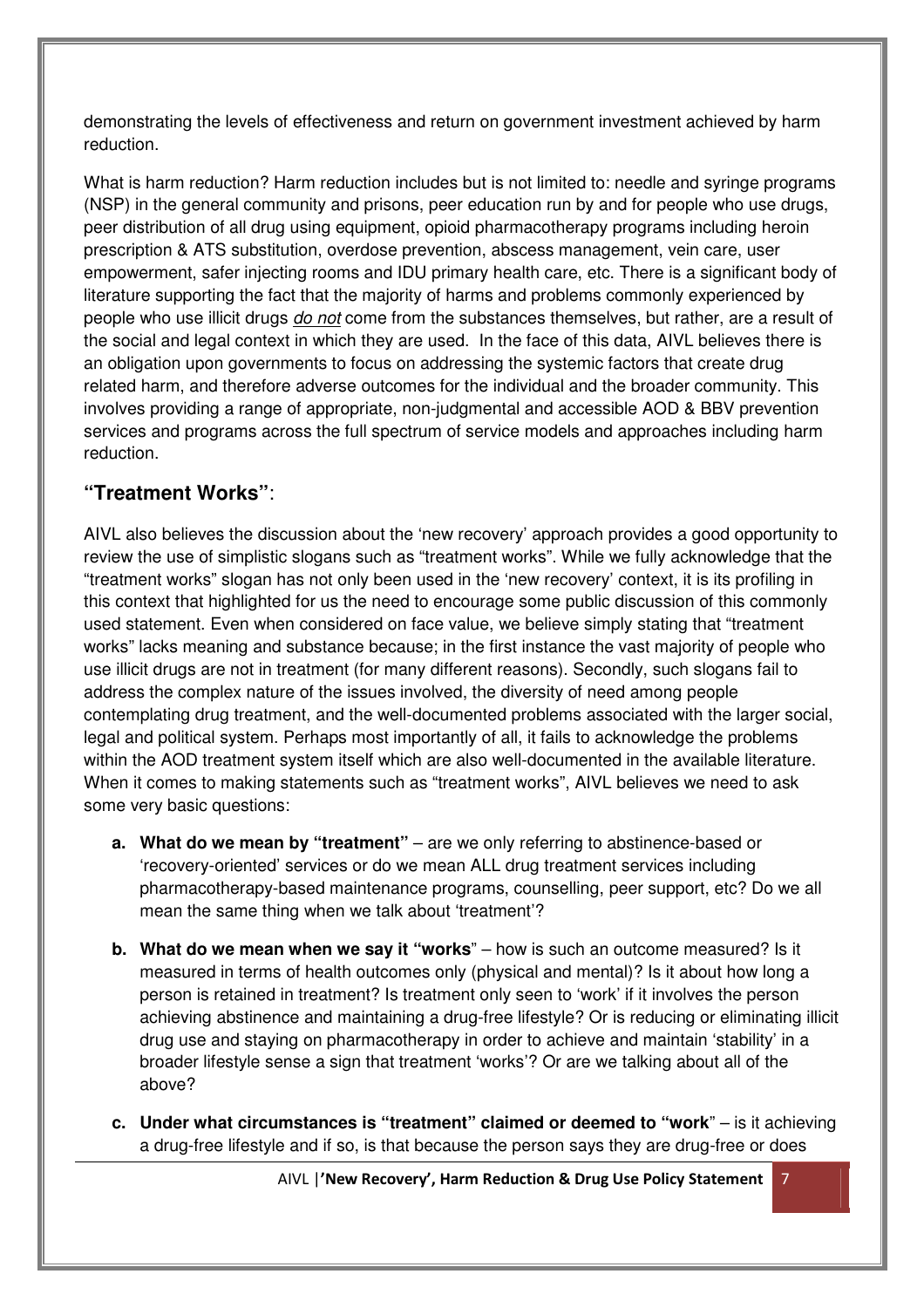there need to be independent monitoring? Is it when an individual ceases all illicit drug use 'on top' of their pharmacotherapy? Or is a significant reduction in 'using on top' enough to claim treatment is 'working' for some individuals? If a person achieves abstinence is that a sign treatment has 'worked' or is it only if abstinence is maintained for a certain amount of time and if so, how long is long enough? Can treatment be claimed to 'work' simply because a client completes the 'required' number of sessions for a particular form of treatment? Or should treatment be deemed to 'work' because the person on treatment says it is/or has worked for them?

**d. If "treatment works" does that mean ALL drug treatment** – what about compulsory drug treatment centres? Forced labour camps? Prisons - which are said to be a form of 'drug treatment' in many countries including Australia that claims to have 'drug free' prisons for the purpose of rehabilitation? What exactly are we talking about – what type of 'treatment' and under what conditions is it reasonable to claim that it has 'worked' for an individual or group?

# **Stigma & Discrimination:**

Another claim being made is that the "full recovery approach" will lead to an elimination of the stigma and discrimination experienced by people who have used drugs. It is claimed, the elimination of such treatment is a necessary part of welcoming people with a history of drug use "back into society". While AIVL unconditionally supports the elimination of stigma and discrimination against people who use/have used illicit drugs, we do not believe an approach, that fundamentally categorises some people as 'more deserving' of fair and humane treatment simply on the basis of whether they are abstinent or not, will result in a genuine reduction or elimination of drug userelated stigma and discrimination. While the principle of aiming to reduce stigma and discrimination against a highly marginalised group within our community will appeal to many on the surface and is hard to argue against, the problem is that the 'new recovery agenda' fails to recognise the major role the health system itself, including AOD services, continue to play in promoting and perpetuating the very stigma and discrimination under discussion. Once again, this is not a matter of opinion but a reality that has been well-documented in the available literature.

AIVL has recently launched a new online survey for people with a history of injecting drug use inviting them to tell us about their experiences of stigma and discrimination. We have had an overwhelming response to the survey from a group of people who are acknowledged as being extremely reluctant to come forward to report such treatment through formal complaint systems. One of the major issues highlighted in the first assessment of the data is the degree to which "microaggressions" impact on both the behaviour and decision making of people who use drugs." Microaggressions" are the daily, seemingly minor infractions that may not meet the legal definition of 'discrimination' yet demoralise and destroy people's self-esteem and capacity to view themselves as people deserving of fair or equitable treatment. It is more than interesting to note that drug treatment services, have been identified as one of the main sites of such discriminatory treatment and micro-aggressions. In this regard, claims of 'welcoming drug users back into society' are little more than rhetorical window-dressing unless they are backed-up with actual law reform and genuine changes in attitudes and values including among AOD treatment services themselves. We believe one of the central questions remains: "how do you achieve real, meaningful reductions in stigma and discrimination against drug users while certain substances remain illegal?" Or, are we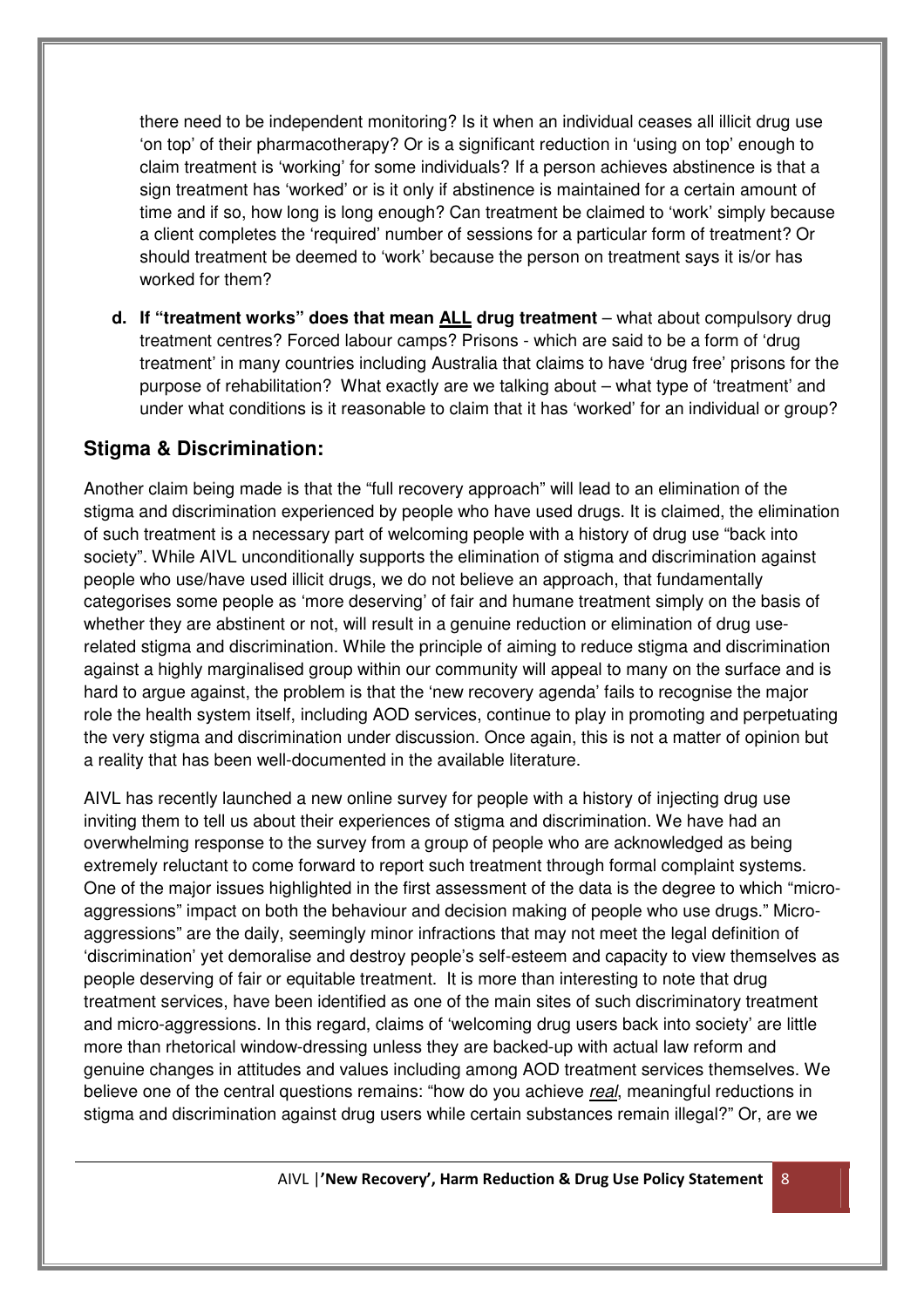only looking for reduced stigma and discrimination for those already in, or genuinely seeking 'recovery' – those who are viewed as trying to 'help' or 'fix' themselves?

Some advocates in the 'new recovery movement' have suggested that society "wants addicts back". The obvious admission within this statement is that "addicts" [sic] are not actually considered part of society at the moment and hence people who choose to continue to inject drugs will remain 'outside' of society until they become or are deemed to be 'people in recovery' - people, who have 'earned the right' to be treated with basic dignity and respect and live their lives free from stigma and discrimination. From this perspective, it is important to review the language, practices and goals of the 'new recovery movement' carefully. In particular we are concerned about governments potentially supporting an approach to addressing drug dependency issues that could entrench, not reduce stigma and discrimination against 'certain' drug dependent people purely on the basis of whether they choose a pharmacotherapy treatment or an abstinence-based treatment approach. Given that pharmacotherapy-based treatment is a legal, evidence-based health service, it is possible such distinctions could be judged in breach of basic rights and obligations at both international law under the Universal Declaration of Human Rights and at domestic law in Australia under Anti-Discrimination legislation. We need to ask ourselves, are we potentially seeking to treat people differently on the basis of an irrelevant characteristic and in a way that could potential result in significant harm to certain individuals?

# **Is there an Agreed Definition of 'Recovery'?**

AIVL is concerned about the implied meaning of the term 'recovery'. One of the most obvious questions from the drug user perspective is "what is it that we are meant to be 'recovering' from and who defines it?" As it currently stands, there are almost as many different existing definitions of 'recovery' as there are individuals in the process of 'recovering themselves'. As a starting point, there are the more traditional recovery statements and definitions associated with groups such as Alcoholic Anonymous (AA) and Narcotics Anonymous (NA) with their origins largely in the U.S. but their acceptance and impact global in nature. There are also the numerous 'recovery' definitions that have been produced by other groups within the U.S. such as the Substance Abuse & Mental Health Services Administration (SAMHSA) Recovery Principles, the Betty Ford Institute Consensus Definition and the work of the Connecticut Community for Addiction Recovery (CCAR) – or the "you are in recovery if you say you are" school of thought. More recently, the concepts and definitions being espoused by the UK Government through their "Drug Strategy 2010" and "Putting Recovery First" policy statements, as well as the consensus principles developed by the UK Recovery Federation, have added to the vast array of statements and definitions on this issue.

With so many definitions of 'recovery' – and so many of these claiming to have broad based consensus – it is very difficult to know exactly what is being proposed by the various recovery proponents currently active within Australia. This fact alone should encourage people to pause for reflection and consider the potential consequences of introducing a potentially ill-directed and confused approach into the Australian context which until now, has been highly regarded internationally for our pragmatic and consistent approach to public health issues over the past 20-40 years. As many commentators on the 'new recovery' have pointed out, there seems to be a distinct lack of any agreed definition on what 'recovery' actually means. Even those who advocate a 'recovery' approach admit that the lack of a standard definition has hindered research and this in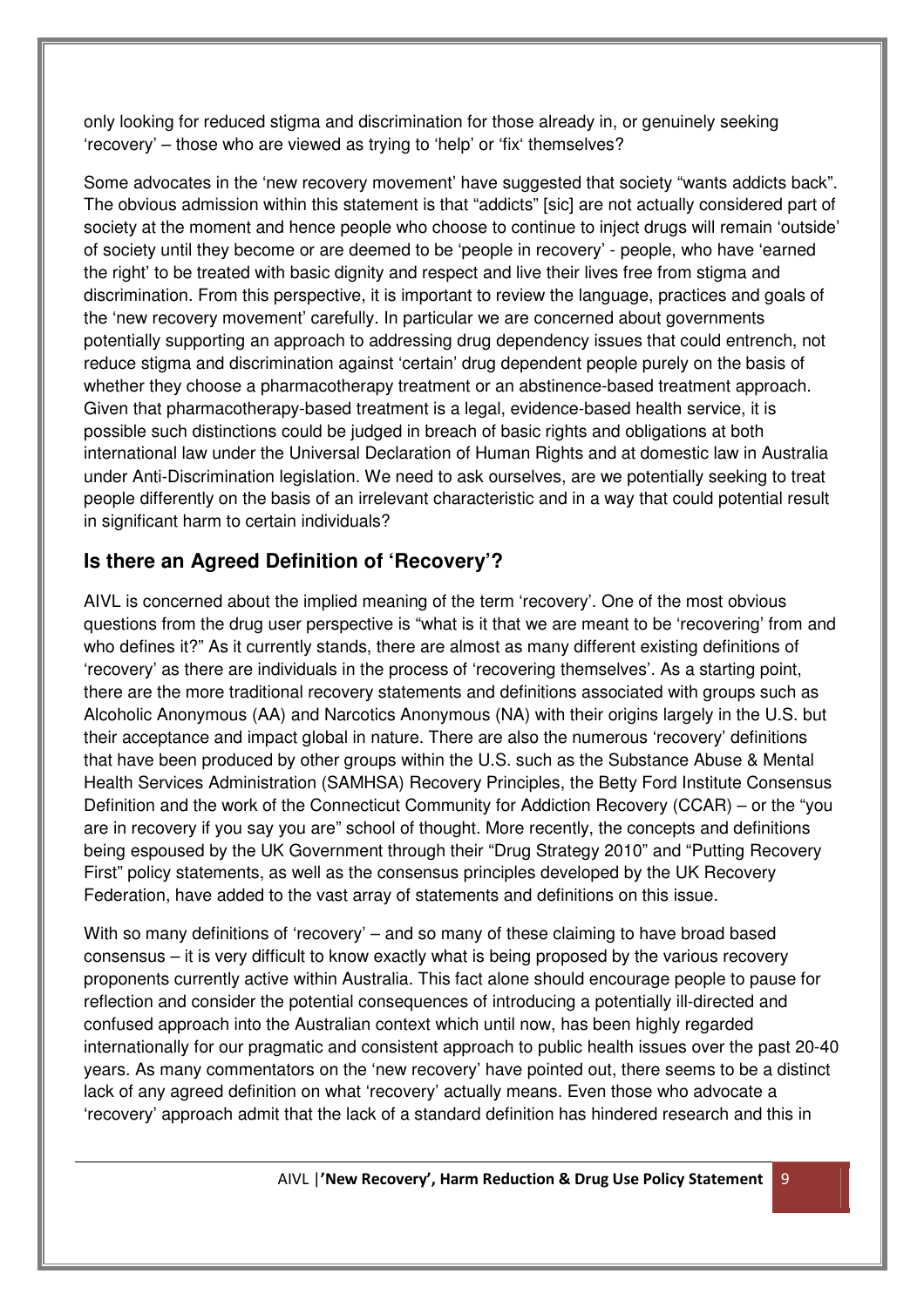turn, has acted as a significant barrier to assessing the efficacy and cost-effectiveness of 'recovery' approaches, as well as comparative assessments against other forms of AOD treatment.

Increasing discussions on the potential for the 'new recovery' approach to be adopted in Australia have led some to suggest we need to develop a "consensus definition of recovery" – something unique to the Australian context. While some in the AOD, harm reduction and BBVs sectors have shown some interest in such a definition (on the basis that it has the potential to cherry pick the 'best' aspects of recovery-based principles and combine them with best practice, evidenced-based harm reduction approaches) AIVL has serious reservations about our ability to reach a genuine consensus on such a 'hybrid' approach. What's more, we also have concerns about whether a commitment to 'giving harm reduction a place within a recovery-based approach' would be ultimately honoured in principle and practice. What has generated our concerns?

Once again, the UK experience is instructive in that the very same discussions about the need for compromise and seeking to bring together the best of recovery and harm reduction approaches also occurred. It should be noted, that these discussions (both here and in the UK) were driven by the desire to avoid an unnecessary and potentially harmful philosophical split within the AOD and BBV sectors. While admittedly such discussions in the UK succeeded in creating new partnerships between some representatives of active drug users, some harm reduction and recovery-oriented advocates and other key stakeholders, it has not resulted in the government adopting a 'best of both worlds' or 'hybrid' approach at the level of policy and practice. Wording taken directly from the policy "roadmap" that accompanies the UK Government's National Drug Strategy – "Putting Full Recovery First" – outlines the real aims of the new recovery approach and the 'place' of harm reduction within it. It states:

"All our work on combating blood borne viruses amongst service users will be conducted in line with and assessed against a strategic recovery objective. It is self-evident that the best protection against blood borne viruses is full recovery."

So what does this mean exactly, and most importantly, what does it mean to say that something is "self-evident"? "Self-evident" to whom? Is it proposing to replace scientific evidence with the wholly subjective concept of testing public health approaches to see if they meet the standard of being 'self-evident'? Surely this is not consistent with the successful and proven Australian approach of using high-quality, available evidence and properly designed needs assessments to develop AOD and BBV policies and services that are relevant to the identified needs of the local population. In this context, one could ask "why should we care what the UK "roadmap for a new recovery based treatment system" says?" AIVL would argue we should care because despite commitments by both harm reduction and recovery oriented advocates to preserve the best elements of both approaches, it is the elimination, not incorporation of evidence-based harm reduction approaches that is now at the heart of UK drug policy. In short, we cannot assume that the best efforts and motivations of some will automatically result in best practice outcomes for all.

AIVL believes we should also care about the developments in the UK drug policy because an increasing number of Australian Governments are openly using the UK 'New Recovery Paradigm' as the blueprint for policy change in Australia. But Australia is not the UK, and there are many important differences in our systems, populations, patterns and types of drug use, people's needs and aspirations and importantly, in the range of programs and services both available now and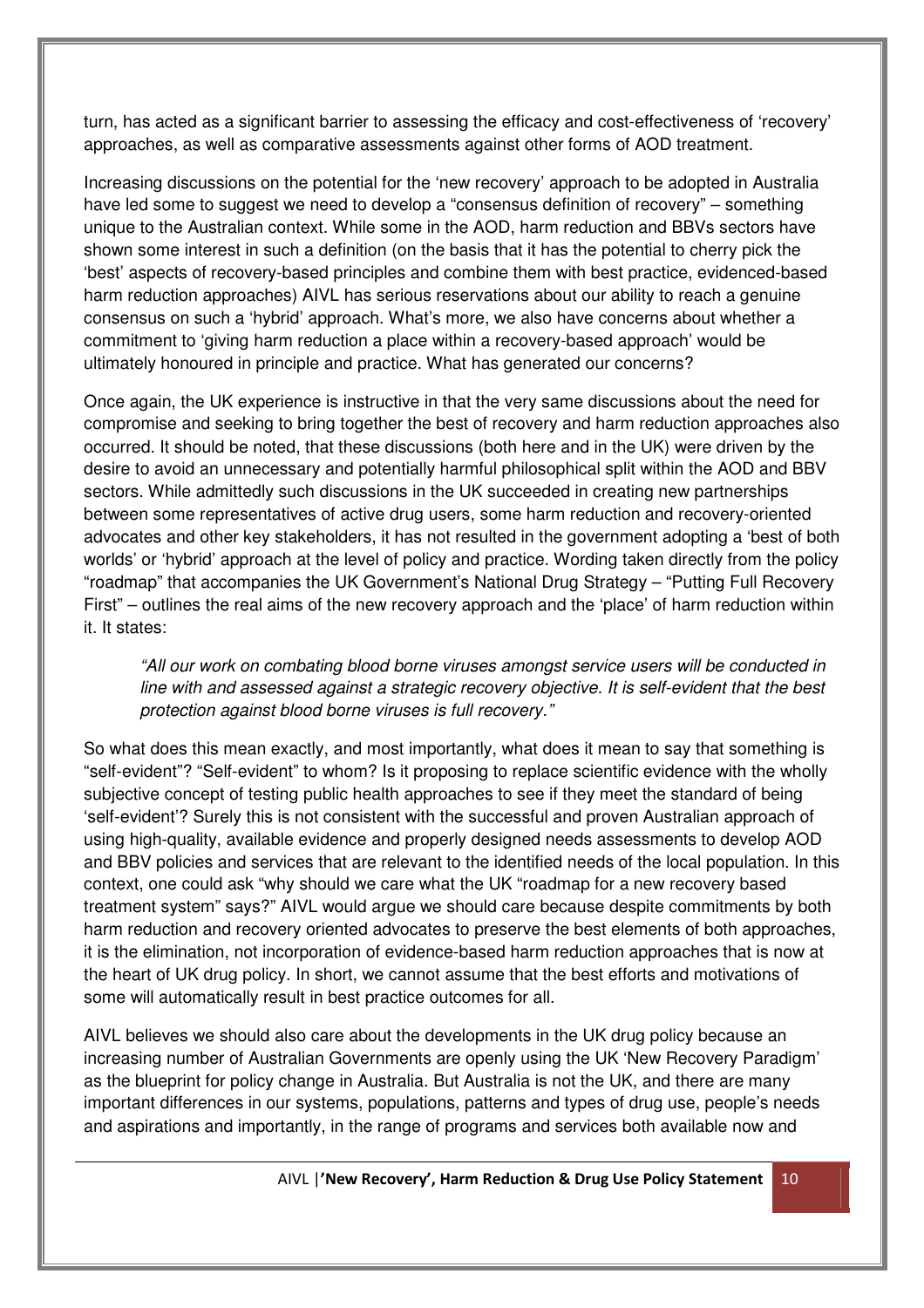required into the future. There is also increasing anecdotal evidence from the UK that the lack of the fundamentals such as: an agreed definition, an established evidence base and clear protocols and metrics to guide practice and measure outcomes is already resulting in increased harm and problems for some of the most vulnerable drug dependent individuals. In this context, AIVL would argue that rather than seeking to dismantle or replace the current Australian approach, we should be focused on increasing investment in and thereby improving the relevance, effectiveness and flexibility of our existing AOD and BBV sectors.

# **Combining Mental Health 'Recovery' & Drug-Use Related 'Recovery':**

AIVL has major concerns about universally combining or meshing 'mental health recovery' and 'drug use related recovery'. Over the past 20 years, the adoption of harm reduction based frameworks led to an important shift in the way that evidence-based treatments for drug dependency (particularly opioid pharmacotherapy) have been delivered in Australia. It signalled a shift away from pharmacotherapies being predominately prescribed by psychiatrists to a more community-based model focused in general practice, community pharmacy and AOD specialist services. One of the main aims of this shift was to 'normalise' pharmacotherapy and other AOD treatment and to provide people on treatment with greater flexibility and convenience.

Over the past 5 years however, Australia has witnessed a major shift away from the above commitment to harm reduction based frameworks with responsibility for AOD issues (particularly AOD treatment issues) being returned to the mental health sections of Health Departments. Where once AOD issues had their own departmental sections or branches, in 2012 if governments are focused on issues relating to illicit drug use at all, it is almost entirely in relation to supply and demand reduction with all drug use increasingly characterised as 'problematic' and ultimately mental health related. The increasing conflation of AOD and mental health issues are also underlined by the new national mental health initiative "Partners in Recovery". While AIVL wishes to be very clear that we support this important initiative for people with mental health issues, we believe the title of the program "Partners in Recovery" potentially takes on new meaning in the context of the 'new recovery' debate currently occurring in relation to AOD issues. Specifically, we are concerned that the very different principles that underpin the concept of 'recovery' under the mental health initiative are being inappropriately co-opted by 'new recovery' advocates in the AOD area. The principles behind and the potential outcomes associated with the use of the term 'recovery' are quite different in the two areas and AIVL believes there needs to be a frank discussion about how and why they differ.

Some have claimed that the AOD sector will benefit, particularly in terms of resourcing from being subsumed into the mental health sector. Despite this optimism, AIVL has not seen any evidence of increased resourcing for drug treatment, even though responsibility for AOD issues has been part of mental health for some years now in many jurisdictions. Although it is claimed that mental health as a sector has led the way in relation to health consumer participation and involvement, there has been little to celebrate by way of increased consumer participation for drug treatment service users as a direct result of the return to the mental health paradigm. Any work that is being conducted in the area of consumer participation in drug treatment settings tends to either pre-date the shift of AOD issues back into mental health or they are plagued by the fact that mental health consumer participation models cannot simply be transposed onto drug treatment consumer participation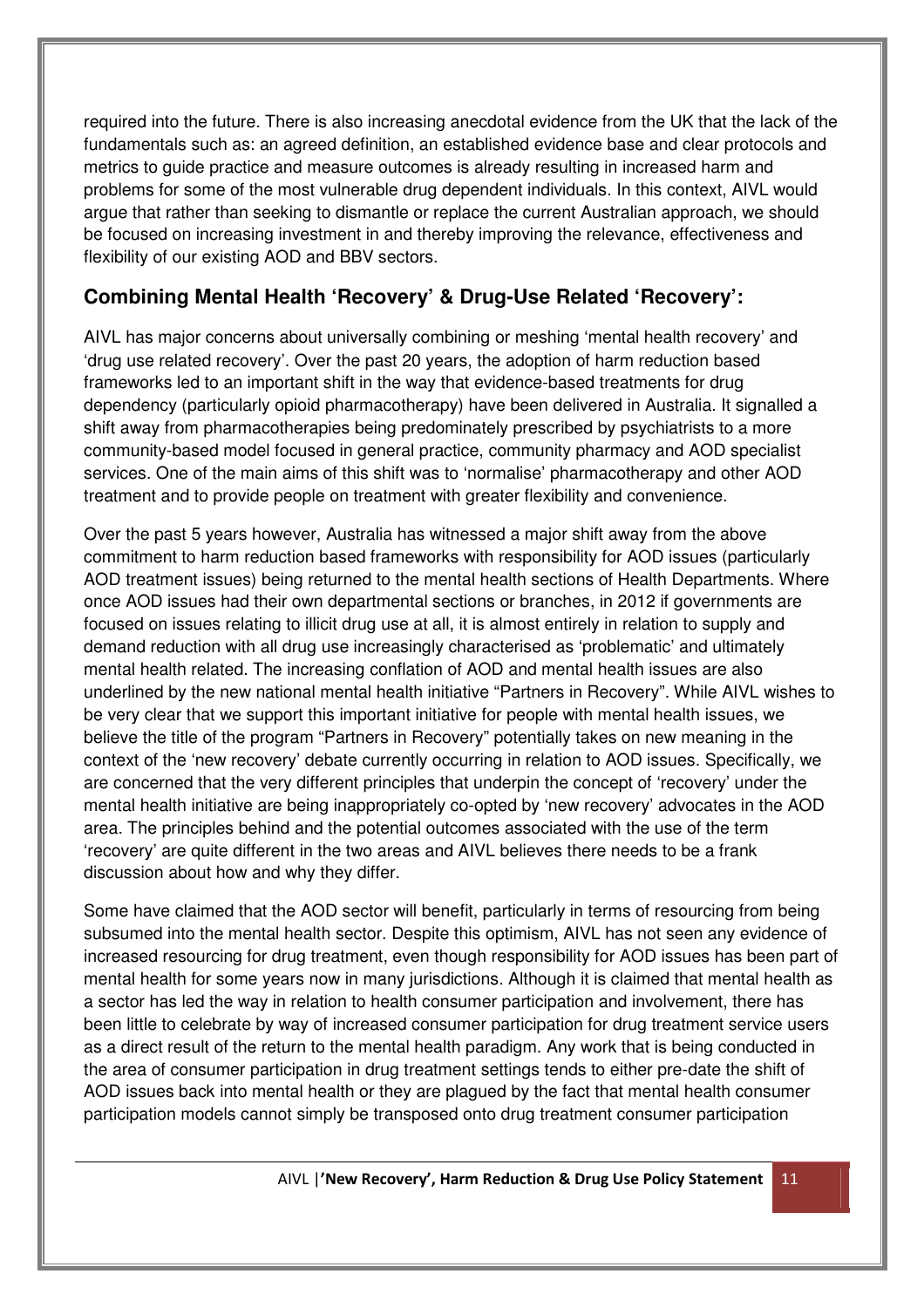initiatives. The latter is not surprising of course, due to the simple fact that the needs and issues of mental health and drug treatment consumers are not one in the same.

AIVL believes services for people with mental health issues and drug dependency issues should operate in a way that is tailored to meet the needs of each individual – recognising a person's stage in life, the issues that are relevant for them at that time, the context in which they live, etc. Combining these services and implying that people who have a drug dependency issue must by definition have a co-existing mental illness, or vice versa may work for the system, but is unlikely to work for the individual. Recently there have been calls from organisations in the U.S. such as SAMHSA to "simply combine mental health recovery and substance abuse recovery services and approach" because (in their opinion), the same issues and principles can be applied. AIVL believes this viewpoint ignores the complexity of both mental health and drug dependency issues and wrongly assumes that 'recovery' (however it is defined) is what everyone is or should be seeking from drug treatment. Such an approach fails to recognise important distinctions between the two issues, the diverse needs of the individuals concerned, as well as the different tools, skill sets and approaches that may be required to effectively address such conditions either in tandem or alone. When combining these services in such a manner, AIVL is concerned about the risk of alienating the very people such services should be trying to reach. While AIVL fully acknowledges that people with co-existing mental health and drug dependency issues too often 'fall between the gaps' in AOD and mental health service delivery models, and that this situation needs to be urgently addressed, we do not believe that simply 'relocating' responsibility for AOD issues into mental health will provide an effective solution.

As already outlined above however, this is not only an issue in the United States. There are growing concerns that changes within Australian AOD and mental health policy frameworks, funding approaches and service delivery models are increasingly seeking to simply subsume AOD issues within a mental health paradigm. Rather than reaffirming drug use as a social phenomenon with a diverse range of potential implications depending on contextual factors, people who use drugs are being increasingly pathologised and forced within a narrow disease-based approach. Seeking to use a mental health framework to describe drug dependency purely in terms of pathology and disease is not only inaccurate, but also inconsistent with evidence-based practice and accepted clinical definitions within both mental health and AOD treatment approaches.

In this context, AIVL is particularly concerned about approaches that require people to be 'drug-free' to the extent that they must cease any prescribed mental health medications in order to meet or maintain eligibility for particular programs or services. An evidence-based approach to clinical practice in mental health would not support people being 'effectively forced' off their medications to suit the structure of a program or a particular ideological approach. We believe we should ask ourselves, would we accept people with mental health conditions who are stabilised on long-term or life-long medical treatment having that medication withdrawn in order to be seen by others (and even themselves) as 'recovered'? Anyone advocating such an irresponsible position would rightly be accused of being unethical, uncompassionate, and even medically negligent. For this reason, AIVL believes that any programs or proposed approaches for people with co-existing mental health and drug dependency issues must meet accepted standards of evidence-based, ethical and humane clinical practice. This includes ensuring genuine informed consent and adherence to basic human rights currently protected at law.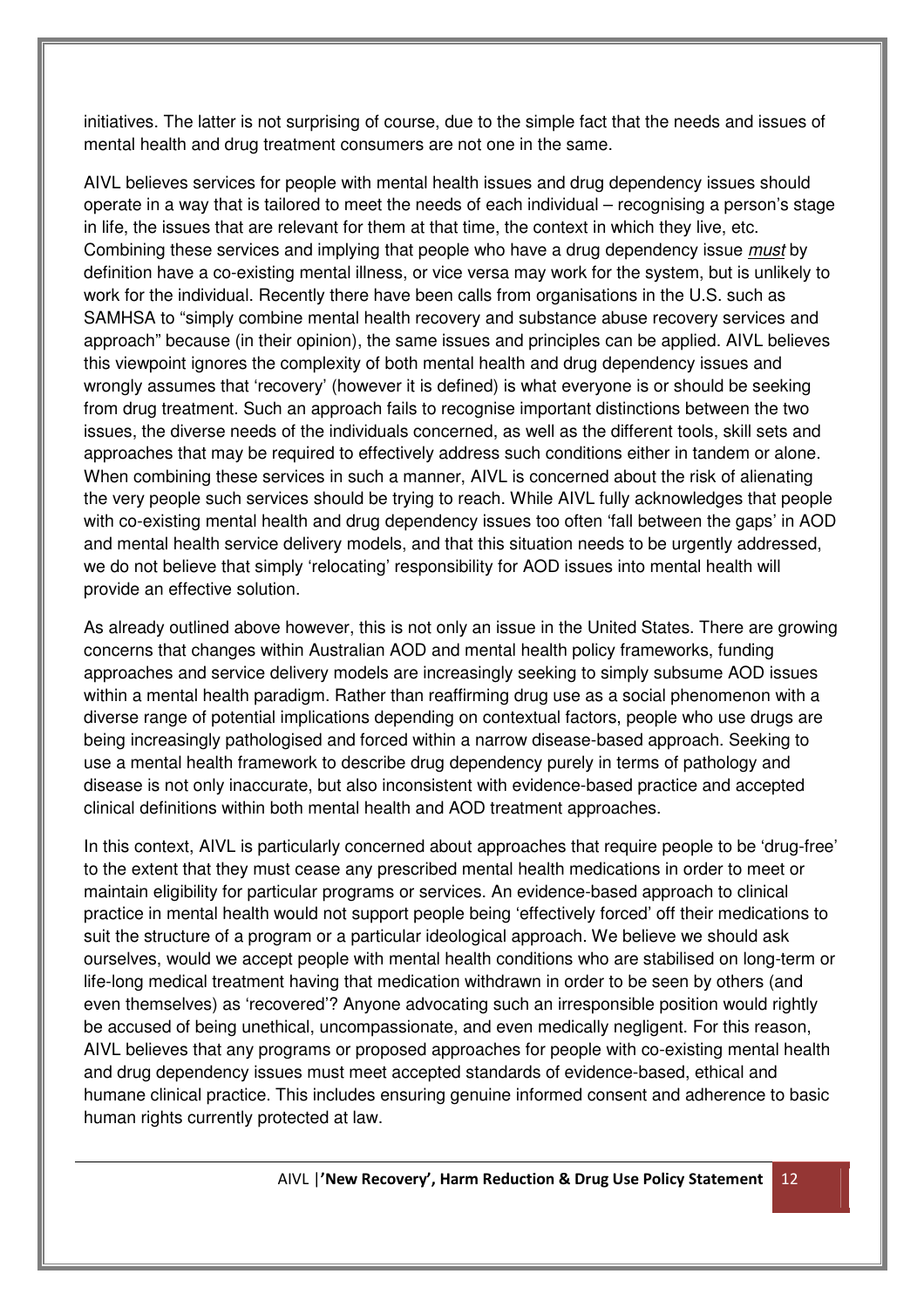# **Payment by Results or 'Incentivising Recovery':**

Although there are many aspects of the UK 'recovery roadmap' – "Putting Full Recovery First" – that are very concerning, AIVL believes one of the most concerning proposals within this document is the concept of "Payment by Results" (PBR). The PBR model is primarily designed to 'incentivise recovery' by directly linking the funding of services to whether they are judged as delivering 'recovery outcomes'. If services are deemed not to be providing such outcomes, they will not get paid. The PBR-type approach is already well-established in the Australian context as it is essentially the backbone of how employment assistance programs are now provided through the Job Network structure. There is already significant evaluative work that has been undertaken to highlight the problems associated with taking a PBR-type approach in the employment assistance context, particularly for some of the most vulnerable unemployed – who are frequently people living with long term drug dependence issues.

A variant of the PBR-type approach is already making its way into the Australian AOD treatment sector in so far as services being funded under and/or linked to various initiatives that involve structured treatment programs for payment 'upon delivery' of agreed services. Such programs can involve requiring people to attend a set number of counselling sessions at the end of which, if the patient attends all sessions, the service is paid for their 'results'. Admittedly, this approach is more often referred to as an "Episodes of Care (EoC)" model than PBR but for all intents and purposes, AIVL believes the process and outcomes are similarly dangerous and concerning. While all models and approaches have their pros and cons, AIVL does not believe an EoC approach is in the best interests of people with drug dependency issues. In a recent presentation to a Sydney conference, researcher David Moore suggested the EoC approach may be problematic in the AOD treatment area in that it relies on a predetermined concept of an 'addiction' that is best 'treated' by an EoC approach. Each EoC involves the delivery of an agreed range of services or programs. Once these services/programs are delivered the 'treatment' is deemed to be 'successful'. The needs and treatment goals of the individual and an assessment of progress towards these needs and goals do not drive what defines a 'successful treatment outcome' – success is the delivery of the EoC and subsequent payment for services rendered.

Under an EoC approach therefore, services are almost inevitably motivated towards ensuring individuals complete the 'funded' EoC in order to get or retain government funding contracts and keep their service open. In the AOD context, unless the individual is lucky enough for the services available under the EoC approach to precisely match their needs and treatment goals (i.e. that they just happen to need the exact number of CBT sessions on offer through their local AOD service) then they are likely to return to illicit drug use following 'treatment' and/or they will seek to return to 'treatment' at the same or another service for another EoC. Either way, they will be characterised as having 'failed the treatment program' rather than the 'treatment program having failed them'. This gives the impression of 'addiction' or drug dependency as a 'chronic relapsing condition' because people seem to keep returning to drug use and/or needing repeated treatment episodes. In his conference presentation referred to above, David Moore also raised these issues and questioned the role of the AOD treatment system itself in both defining and creating our understandings of concepts such as 'addiction' rather than just responding to 'addiction' as a pre-determined state. The parallels between the Episodes of Care (EoC) and Payment by Results (PBR) approaches are clear – it is only the words used to describe the process that differ.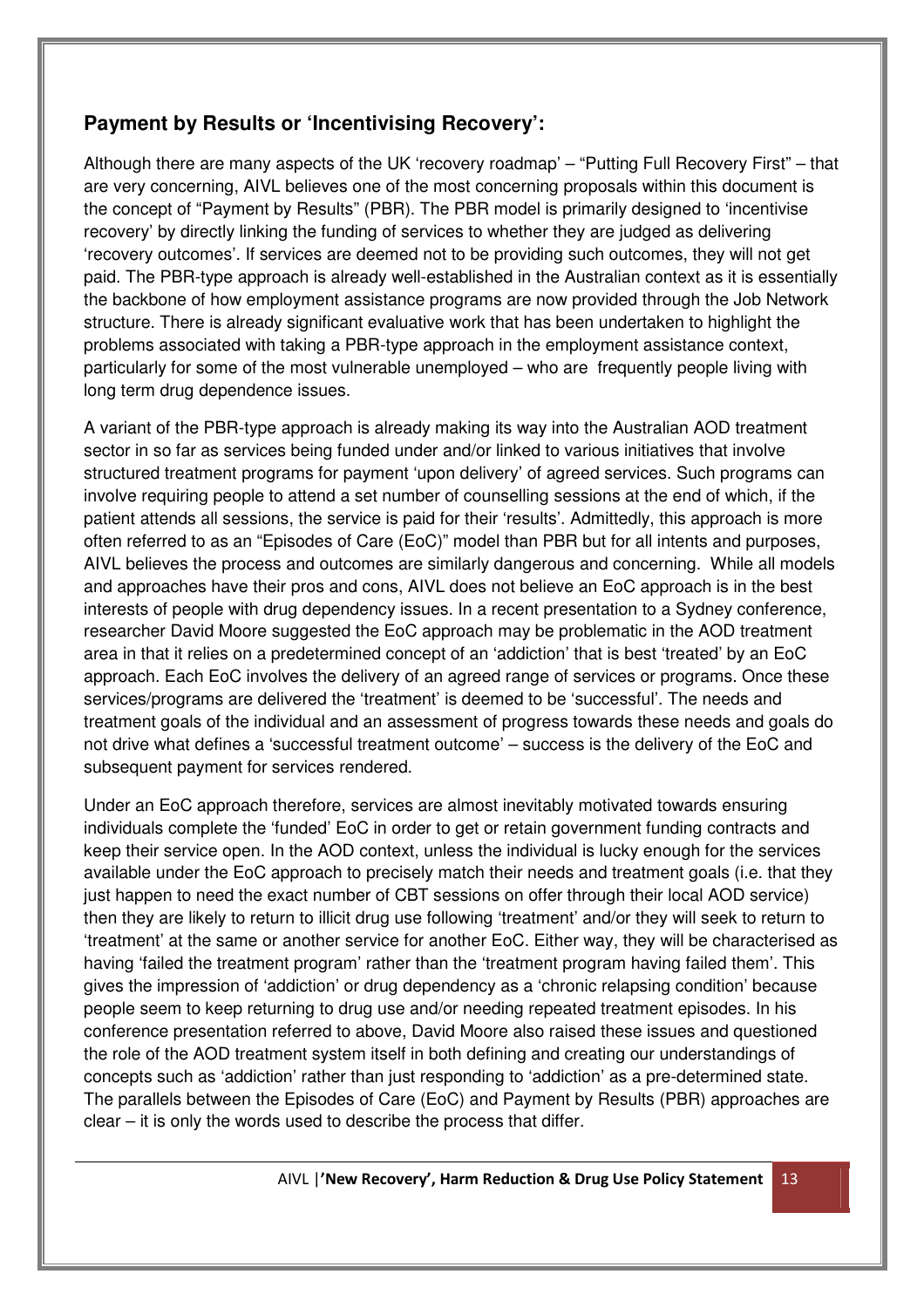Based on the above analysis, one of AIVL's most serious concerns about EoC or PBR-type approaches is the obvious negative implications for opioid pharmacotherapy maintenance programs. Under the "full-recovery" approach, PBR focuses on government defined 'recovery outcomes'. Long-term or life-long opioid pharmacotherapy treatment is not seen as a 'recovery outcome' but rather, short-term substitute prescribing is viewed, at best, as a 'first step on the recovery journey' but certainly not a 'recovery destination' or 'outcome'. Utilising a PBR approach would therefore result in pharmacotherapy prescribing services not being paid until someone is seen as achieving the defined 'recovery outcome' – that is - transitioning people already on pharmacotherapy programs off those programs as soon as possible and not commencing people on pharmacotherapy unless it is used under rare circumstances as a brief withdrawal based program towards a 'drug free' outcome. The devil, as they say, is in the detail and despite rhetoric to the contrary, AIVL believes the PBR approach exposes the primary agenda of the 'new recovery' movement as total abstinence for all with the PBR approach used to 'incentivise' services to adopt certain treatment approaches and 'disincentivise' the provision of others.

This approach appears to have little to do with valuing people's choices, supporting people to meet their treatment goals and outcomes, improving people's quality of life or even encouraging people to celebrate and acknowledge meeting their own goals. The PBR approach is designed to ensure that AOD services focus on the end outcome, rather than the treatment 'process'. Given the overwhelming evidence supporting the fact that addressing long term drug dependency issues is a highly individualised process requiring access to a broad-range of treatment and support options including long-term pharmacotherapy-based programs, the PBR system is not evidence-based. In the final analysis, a PBR approach that emphasises "full recovery for all" and at any cost, can only be interpreted as a way to disincentivise support for harm reduction approaches. If services will not be paid until they have delivered a "full recovery outcome" (read – total abstinence) then no services will be encouraged or supported to deliver harm reduction based programs as these 'will not pay' in financial terms even though they have shown over 20 years that they 'pay' in terms of health outcomes and health economics.

The "full recovery" approach promises better value for money for taxpayers because by enforcing a PBR model, ultimately services will be paid by the government for "full recovery only". But where does this leave people who cannot achieve or do not want "full recovery" - arguable some of the most marginalised and long-term dependent of drug users. In particular, AIVL is concerned about the impact on both the individuals concerned and the broader community when people continue to use and inject illicit drugs but no longer have access to evidence-based harm reduction services to prevent them from contracting HIV or hepatitis C, or overdosing or losing the employment, housing and stability they managed to accumulate while on long-term pharmacotherapy. What will a promise of 'full recovery' mean to these people? And where is the peer-reviewed evidence, that is available now, that demonstrates that as a community we should abolish current harm reduction-based services that we know can effectively respond to the needs identified above in favour of 'new recovery' approach?

### **What is the Evidence Base for 'New or Full Recovery' Approaches:**

Harm reduction programs in Australia have a history of effectiveness that spans over 25 years and a substantial, internationally recognised, peer-reviewed evidence base to demonstrate why governments should continue to invest in an approach with a proven beneficial track record. Harm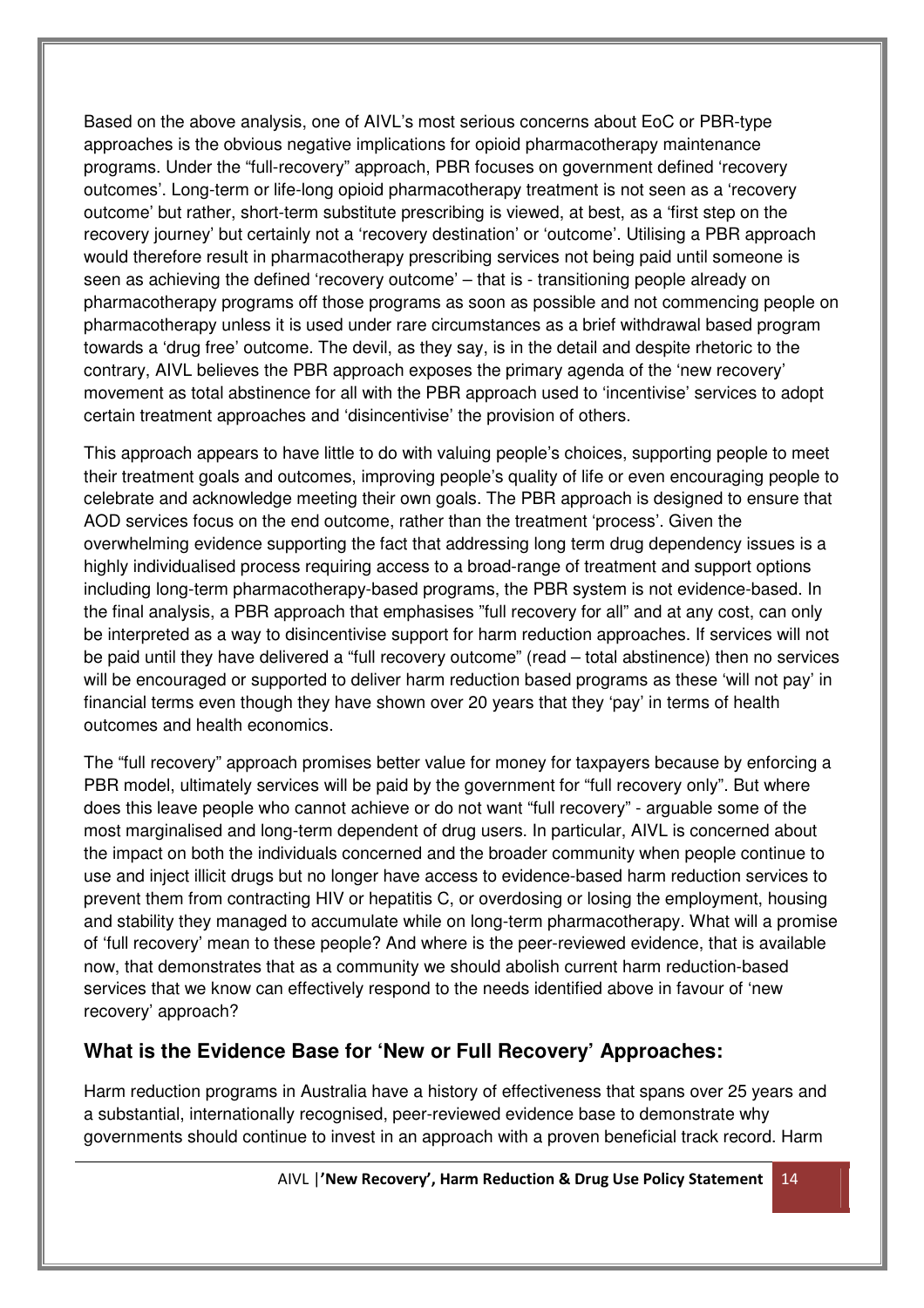reduction initiatives within and outside Australia have successfully and repeatedly demonstrated their capacity to save lives and improve health while maintaining an unprecedented costeffectiveness profile. The evidence base to support the effectiveness of opioid pharmacotherapy maintenance programs in the Australian context is also supported by an extensive, internationally recognised, peer-reviewed literature that includes comparative analyses, clinical trials, cohort studies, needs assessments, program evaluations and longitudinal data collection and review.

Against this backdrop, the recently released UK "roadmap for building a new treatment system based on recovery" titled "Putting Full Recovery First" admits that over the coming months and years the UK Government:

"… will ensure that open-ended substitute prescribing in the community is only used where absolutely necessary, and only on the basis of a rigorous, multidisciplinary review of a patient's ongoing needs and even so with recovery as the eventual goal."

The above is contrary to available international evidence in relation to best practice and ethical approaches to drug treatment and/or, to addressing AOD issues generally. It is interesting to note the degree of rigour and "multidisciplinary review of a patient's ongoing needs" that will be required under the new UK recovery approach in order for an individual to be maintained on their pharmacotherapy prescription. By contrast, there appears to be no equivalent standard of requirement to remove an individual's pharmacotherapy prescription or indeed, to take a decision that an individual is 'ready' to move to a 'drug-free lifestyle'. Further, evidence-based approaches such as the importance of people being supported to remain on long-term pharmacotherapy treatment are dismissed as "ineffective", not because there is no evidence to support the effectiveness of such approaches, but because they do not seek to move people to "full recovery quickly enough".

As already stated above, AIVL has focused on the policy and programmatic developments towards a "full recovery" approach in the UK within this paper because it is being used by both 'new recovery' advocates and some state governments here in Australia as a basis for changes to the Australian AOD sector. In this context, it is very important to highlight that the UK Government itself has acknowledged the need to create a new evidence base to support a full recovery system. In this context, AIVL is concerned about how it has been possible to evaluate the full recovery approach as effective and as better value for money than the current evidence-based approaches without the existence of a strong evidence-base. It is equally unclear as to how it has been possible to undertake a complete overhaul and reorientation of the UK drug treatment system without a rigorous existing evidence-base to inform policy development, service planning and action. One of the main new and developing sources of evidence cited by the UK Government is the National Drug Treatment Monitoring System (NDTMS). It is of interest to note, that in 2010/11 the NDTMS has identified an almost 20 per cent increase in what is termed "people leaving treatment having successfully overcome their dependency".

What the above data, in such a short timeframe, does not and cannot tell us is whether those individuals have maintained their "successful recovery outcome" or whether they have returned to illicit drug use and/or to the treatment system. Only time and rigorous and independent monitoring can show this. But, AIVL believes the 'new recovery' approach will experience a good deal of difficulty creating such rigorous and independent evidence of long-term outcomes. Long-term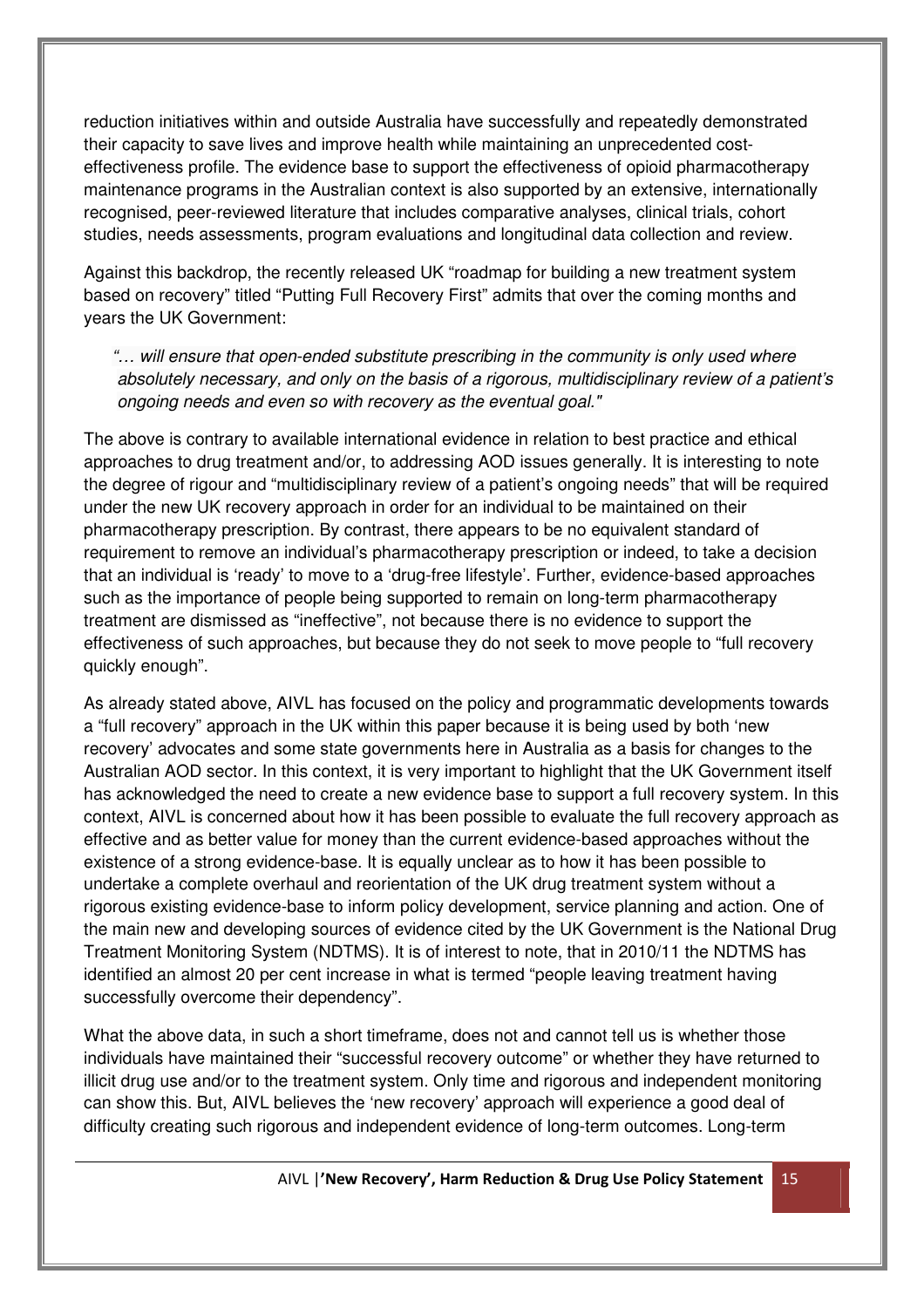outcomes can be monitored effectively in pharmacotherapy programs because people are continuously engaged with the system. There has been and continues to be much scrutiny of opioid pharmacotherapy programs but the same scrutiny and standards of evidence must be applied to the so-called 'new recovery' approaches. Simply monitoring treatment exit data or even conducting follow-up with people 6-12 months after leaving treatment should not be accepted as evidence of "full recovery" or that people have "successfully overcome their dependency".

It is important to stress, that nothing AIVL has said in this statement should be taken as a wholesale endorsement of the way that opioid pharmacotherapy programs or other drug treatment programs are currently delivered in Australia. The current Australian opioid pharmacotherapy system is not perfect and many consumers have concerns and problems about the design and delivery of the program including concerns about lack of real support to exit the program and to plan and meet their treatment goals. Indeed, research conducted by AIVL in 2005 (with 500 consumers from public pharmacotherapy programs in NSW) highlighted the need for major reforms in relation to program flexibility, social and welfare support, housing, financial advice, family issues, employment, etc. Other research has also highlighted these concerns. What is important to understand here however, is that the above data should not be interpreted as people calling for the removal of opioid pharmacotherapy programs and the physiological benefits that they derive from such programs but rather that they want more, not less say in how these programs are designed and delivered.

Some people want and need long-term and/or lifetime pharmacotherapy treatment. In the context of an ageing population, it is crucial that we address the needs of clients who will be on the program for many years and/or for the remainder of their life. It is entirely possible to build and deliver programs that ensure quality outcomes including high quality of life without having to force people off pharmacotherapy medications or other medications when they do not wish to choose a 'drugfree lifestyle'. To do so is contrary to available evidence and arguably could be construed as cruel, unusual and inhumane treatment. Indeed, if any other part of the health system in Australia was to arbitrarily and without genuine informed consent, remove a person's access to an essential medication resulting in significant distress and suffering, there would rightly be condemnation and potential legal consequences. AIVL is unclear as to why we seem to be discussing a potentially different standard when it comes to opioid pharmacotherapy treatment - particularly when the World Health Organisation has listed methadone and buprenorphine as essential medicines?

### **Is 'New Recovery' Really 'New'?:**

It is a myth to promote the idea that recovery or abstinence-based services are not an already wellestablished part of the Australian AOD sector. AIVL is concerned this myth is being deliberately promoted in order to create a belief that there is a need for a total change or re-think in relation to current drug policy and practice in Australia. As highlighted above, just because the UK has felt the need to revise their approach to the design and delivery of drug treatment policy and practice, it does not mean that this is relevant in the Australian context. If there is a need for change, we believe it is to create more access to more flexible and relevant treatment options – not less choice and removing access to treatment options that are currently working for people. In this context, AIVL does not accept the characterisation of people on pharmacotherapies as universally dissatisfied or as having been 'left to drift on methadone'. Equally, we would've thought that those who are responsible for the funding and delivery of such programs for over 40 years in Australia would have serious concerns about such negative depictions of the current treatment system.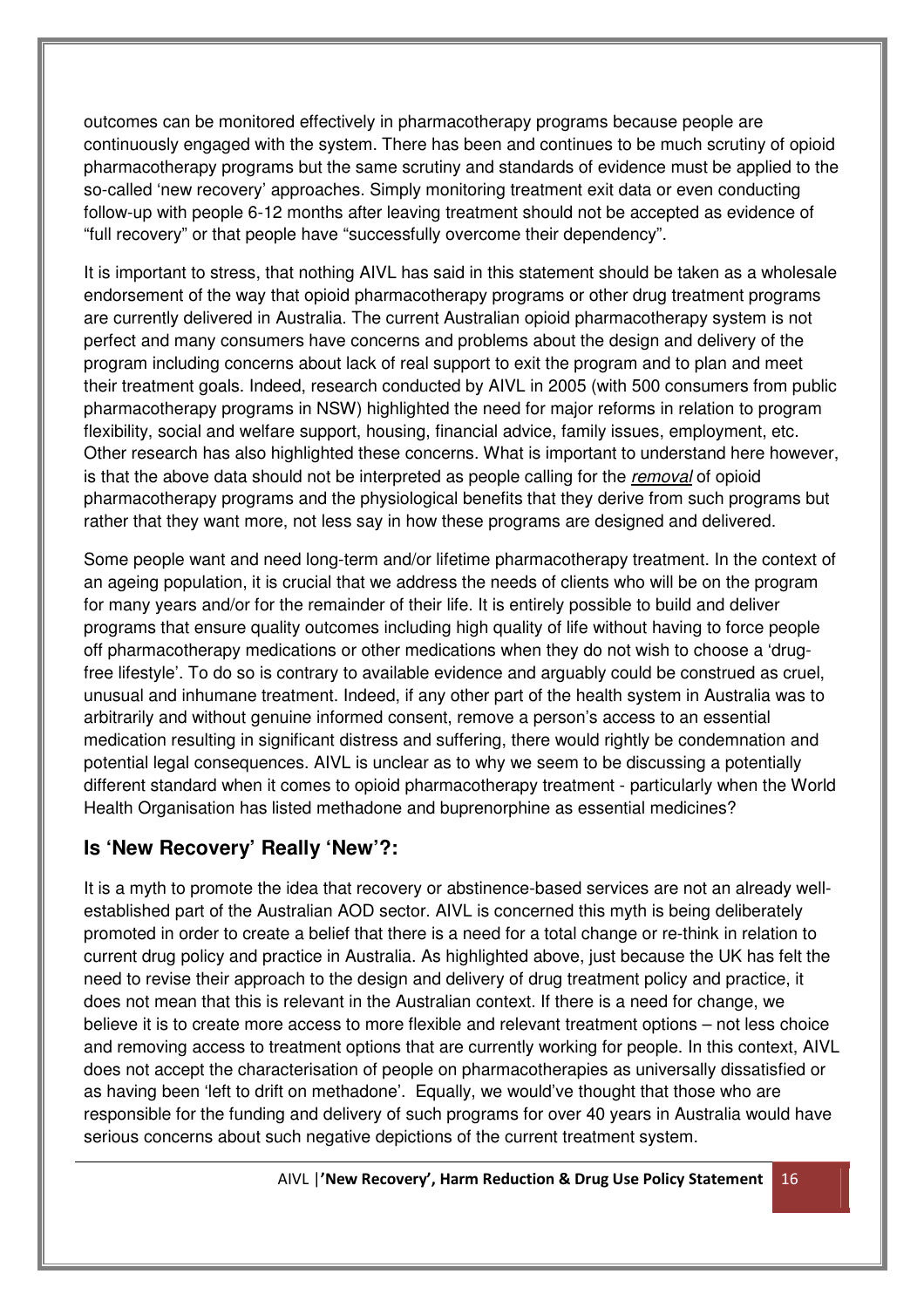The truth is that there are currently plenty of recovery-focused or abstinence-based options within the Australian drug treatment system for those who wish to choose or try that approach. This has always been the case. We agree that we need to expand access across the full range of treatment options currently available and abolish waiting lists, but this should not be done by setting one treatment modality up against another. Further, we do not support tactics such as those being employed under the UK "recovery roadmap" including people being forced through punitive measures off their long-term pharmacotherapy scripts, being offered only withdrawal based programs or linking social security benefits to pre-determined treatment targets. It is clear from the policy documents that becoming "drug-free and recovered" is now the primary aim of drug policy and treatment programs in the UK. AIVL objects in the strongest possible terms against any shift in Australian government policy and practice that could result in the levels of fear, distress and harm that are already being documented in the UK.

If recovery based approaches were all we ever needed in Australia (and elsewhere for that matter), why do we have in excess of 45,000 people on opioid pharmacotherapy programs in Australia and are unable to meet the growing demand for those services? AIVL finds it offensive that people who have made such choices are too often characterised in UK Government policy and by those promoting the same approach in Australia as passive victims of a system that has become too focused on reducing drug related harms at the expense of supporting people to choose recovery as a way out of their dependency. AIVL believes such views are patronising and fail to recognise that many thousands of drug dependent people have 'tried and tested' the various forms of available drug treatment and have ultimately 'voted with their feet' to choose the program that best provides them with the outcomes THEY are looking for in THEIR lives. This choice must be respected. There is a big difference between people having a particular approach forced upon them (either by coercion or because of a lack of other options) and people being supported to genuinely choose what's right for them and their individual treatment goals.

Not everyone wants a drug-free lifestyle or is concerned about having an ongoing dependency on a drug if that drug is safe, affordable, continuously available through a flexible and responsive system, without punitive outcomes, etc. Many people must live with ongoing dependencies to medications and drugs for various reasons. Australia is at an important cross-road. On the one hand we can choose to listen to those who are currently dealing with drug dependency issues and their desire for greater flexibility and more options in a drug treatment system that already has a good deal of merit. Or, we can decide to throw out the entire drug treatment system in favour of "putting full recovery first" – because that is what it will take, a redesign of the entire system. But we must understand that the latter option comes with the very real risk that many people who are currently stable will potentially end up disengaged with the treatment system, at much higher risk of BBVs and overdose deaths and alienated from the very health system that should be providing them with responsive and appropriate treatment options. Such an outcome would not be safe, evidence-based or costeffective but more importantly, it would not be compassionate, right or just – the choice is ours to make!

### **Summary of the Key AIVL Policy Positions in this Paper:**

**1. AIVL is not anti-abstinence we support people being able to choose the drug treatment approach that is best for them and their particular circumstances.**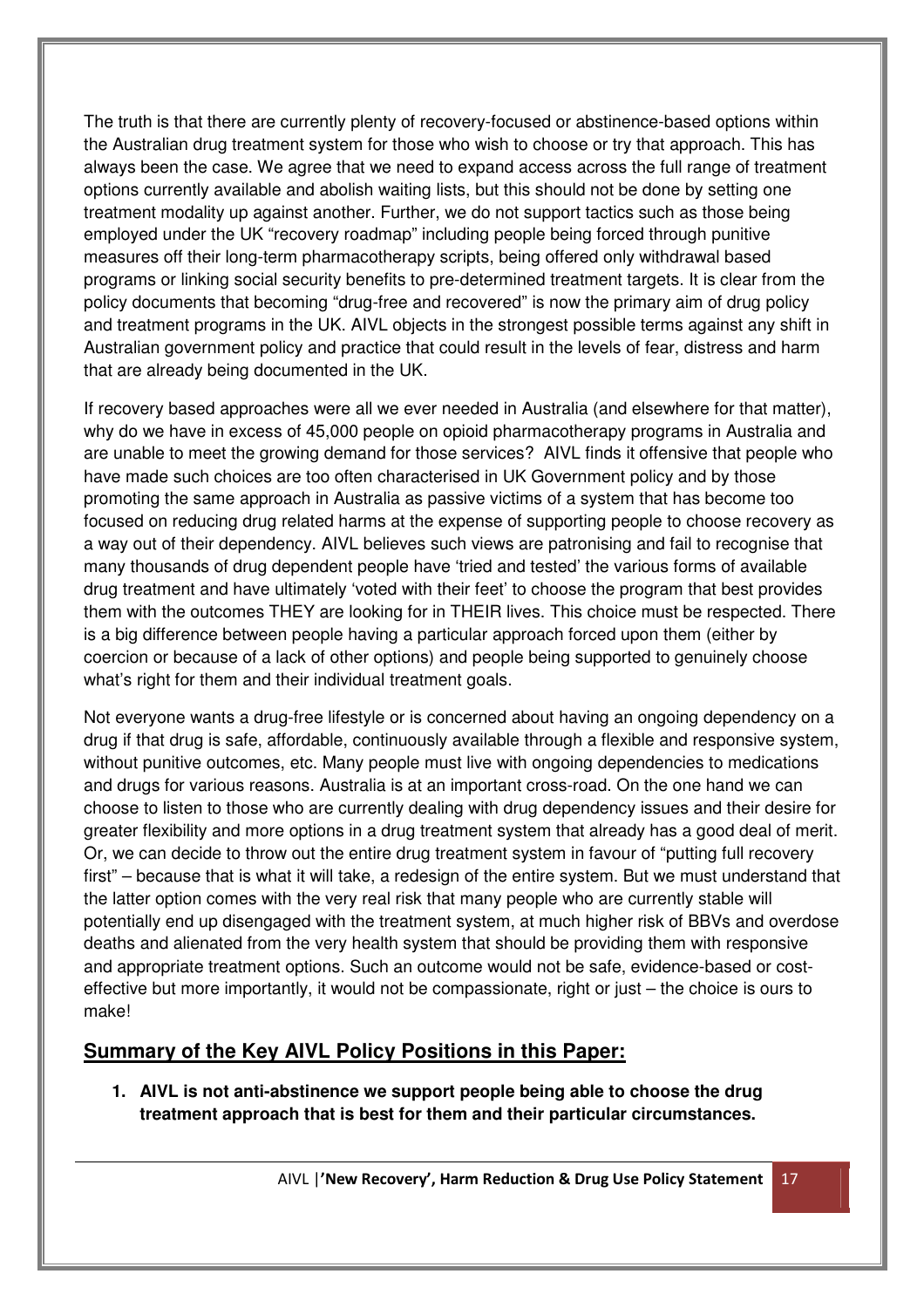- **2. AIVL does not support 'disease-based' models or 'genetic theories' of drug use.**
- **3. AIVL believes that false distinctions between 'active users' and 'people in recovery' are unhelpful and may promote continued social exclusion and stigma and discrimination against current drug users.**
- **4. AIVL advocates the harm reduction approach as an essential element of an evidencebased, ethical and effective response to addressing licit and illicit drugs.**
- **5. AIVL rejects the use of simplistic slogans such as "Treatment Works" and supports a more sophisticated analysis of when, how and why we would claim that treatment is working for those in treatment or those who have been in treatment.**
- **6. AIVL only supports AOD and/or BBV approaches or models that involve genuine informed consent, treatment choice, consumer participation and respect for fundamental human rights.**
- **7. AIVL believes people on opioid pharmacotherapy maintenance potentially stand to lose and suffer the most from any shift towards a 'new recovery' approach that advocates the removal of opioid pharmacotherapy maintenance or in any way resembles the current UK Government endorsed "full recovery" paradigm.**
- **8. AIVL does not support the use of the term "recovery", "new recovery", "full recovery" or any other variation of the above to replace "harm minimisation" as the way to describe the overarching philosophy or policy framework underpinning the Australian AOD and BBV sectors.**
- **9. AIVL believes if "new recovery" advocates are actually seeking a commitment to abstinence-based approaches alone, then it should be said openly and we should have a full and frank discussion about the implications and relevance of such an approach in the Australian context.**
- **10. AIVL does not believe it is necessary to attempt to 'cherry pick' the best of 'new recovery' and harm reduction approaches to create a uniquely Australian 'recoverybased' approach. The current Australian AOD treatment approach already offers a range of treatment modalities.**
- **11. AIVL questions whether the 'new recovery' approach is actually 'new' as the current Australian AOD drug treatment system already includes a range of services and programs based on a 'recovery' oriented approach.**
- **12. AIVL does not support the use of "Payment by Results" type funding models for the delivery of AOD services or programs when a "successful result" is defined exclusively as a "recovery-based outcome".**
- **13. AIVL supports greater investment in appropriate, evidence-based and tailored services for those who are experiencing co-existing mental health and drug dependency issues.**